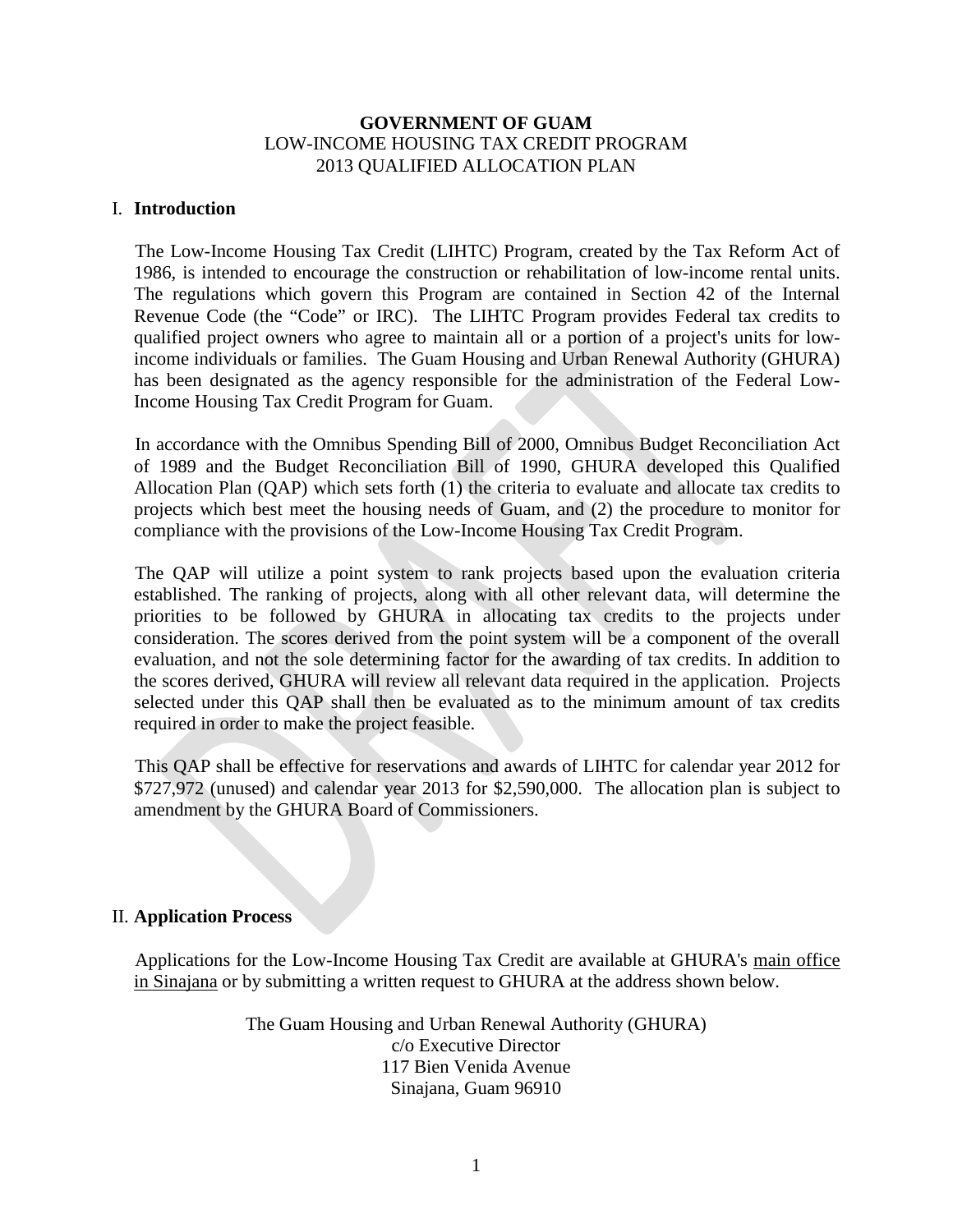Applications for tax credits should be submitted to GHURA by no later than the deadline indicated below.\* GHURA shall have the right to defer the consideration of any application if such deferral is deemed in the best interests of meeting housing needs.

*\*The deadline for submission of applications will be announced by GHURA in at least one of the two newspapers of general circulation in Guam and attached to the official application for the funding period being announced.*

Application forms provided by GHURA must bear original signatures where signatures are required. No photocopies or other reproductions of documents with signatures will be accepted on these forms. Application should be computer-generated or typed. Handwritten applications are prohibited. Application should have content, formatting and pagination identical to that of the 2013 Application Form provided by GHURA. It should have no missing information or any information that is errorneous, incomplete or inconsistent. All attachments and supporting documentation required must be included in the Application packet.

GHURA shall review the application to ensure that it is complete and contains all required information. Complete applications shall then be evaluated in accordance with the QAP to determine the project's rank in relation to other projects in the evaluation. Projects must meet **a minimum score of 60 out of 100** to be evaluated to determine the minimum amount of tax credits required to make the project feasible. Projects with a score of 59 or less may not be evaluated. The amount of tax credits reserved or allocated to a particular project will be limited to the amount GHURA, in its sole discretion, deems necessary to make the project feasible.

The allocation plan will utilize a point system to rank projects based upon the evaluation criteria established. The ranking of projects, along with all other relevant data, will determine the priorities to be followed by GHURA in allocating tax credits to the projects under consideration. The scores derived from the point system will be a component of the overall evaluation, and not the sole determining factor for the awarding of tax credits.

In addition to the scores derived, GHURA will review all relevant data required in the application which include, but are not limited to, the applicant's financial statements, experience in producing low-income housing units, reasonableness of development and operating budgets, and an independent market study in awarding the tax credits. If a minor clarification is required, applicant will be notified. Applicant will be given approximately one week to provide the information.

Projects selected under this allocation plan shall then be evaluated as to the minimum amount of tax credits required in order to make the project feasible.

Applicants with ongoing or unfinished LIHTC projects are eligible to submit a 2013 LIHTC application if project has been 70% completed as determined by GHURA. A LIHTC project is considered completed if ALL units are Placed-in-Service and close-out process has been performed.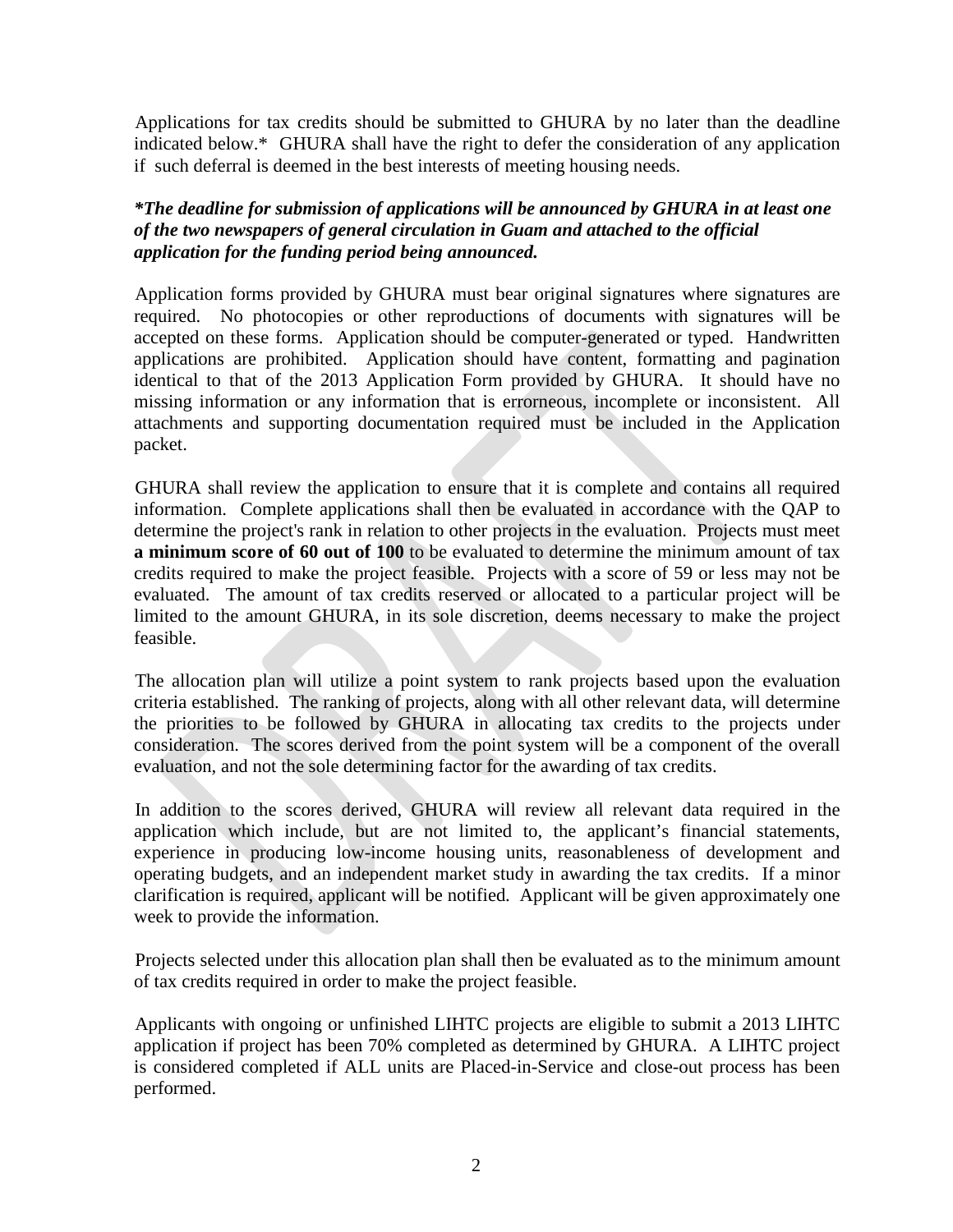# III. **Selection Criteria**

# A. **Minimum Thresholds:**

Applicants must meet the following Minimum Threshold requirements to receive consideration for an allocation or award of Low Income Housing Tax Credits.

- 1. **Market Study:** A comprehensive Market Study of the housing needs of low-income individuals in the area to be served by the project by a disinterested party must be submitted as part of this application. The Market Study shall be completed at the Owner's expense. Any application failing to submit a Market Study or submits a Market Study dated over 6 months from the time of application will not be considered for an award of tax credits. Market Study requirements are specified in Appendix 1.
- 2. **Site Control:** To receive consideration for an award of LIHTC, the applicant must have control of the site in a form acceptable to GHURA. Evidence of site control shall be submitted with the application for Low Income Housing Tax Credits. Site control shall be substantiated by providing evidence in the form of an executed lease or sale option agreement, fee simple deed, executed land lease, or any other documentation acceptable to GHURA. Evidence of site control must be provided for all proposed sites.

# IV. **Selection Criteria Point System**

Each application will be evaluated and awarded points in accordance with the following criteria. Unless otherwise indicated, all references to low-income unit(s) or low-income rental unit(s) shall mean low-income housing tax credit unit(s).

Application must have a **minimum score of 60 out of 100 points**.

|                       | <b>CRITERIA</b>                                                                                                                                | POINTS*           |
|-----------------------|------------------------------------------------------------------------------------------------------------------------------------------------|-------------------|
|                       | Project will provide low-income units for a longer period than<br>is required under Section 42 of the Internal Revenue Code.                   | $0$ to $10$       |
| $\mathcal{D}_{\cdot}$ | Project will provide a greater percentage of low-income units<br>than required under Section 42 of the Internal Revenue Code.                  | 1 to 10           |
| 3                     | Project's federal tax credit/low-income rental unit ratio.                                                                                     | $0$ to 5          |
| 4                     | Project has the appropriate zoning or the applicant has secured<br>the necessary exemptions/variances to construct the project as<br>proposed. | $0 \text{ or } 4$ |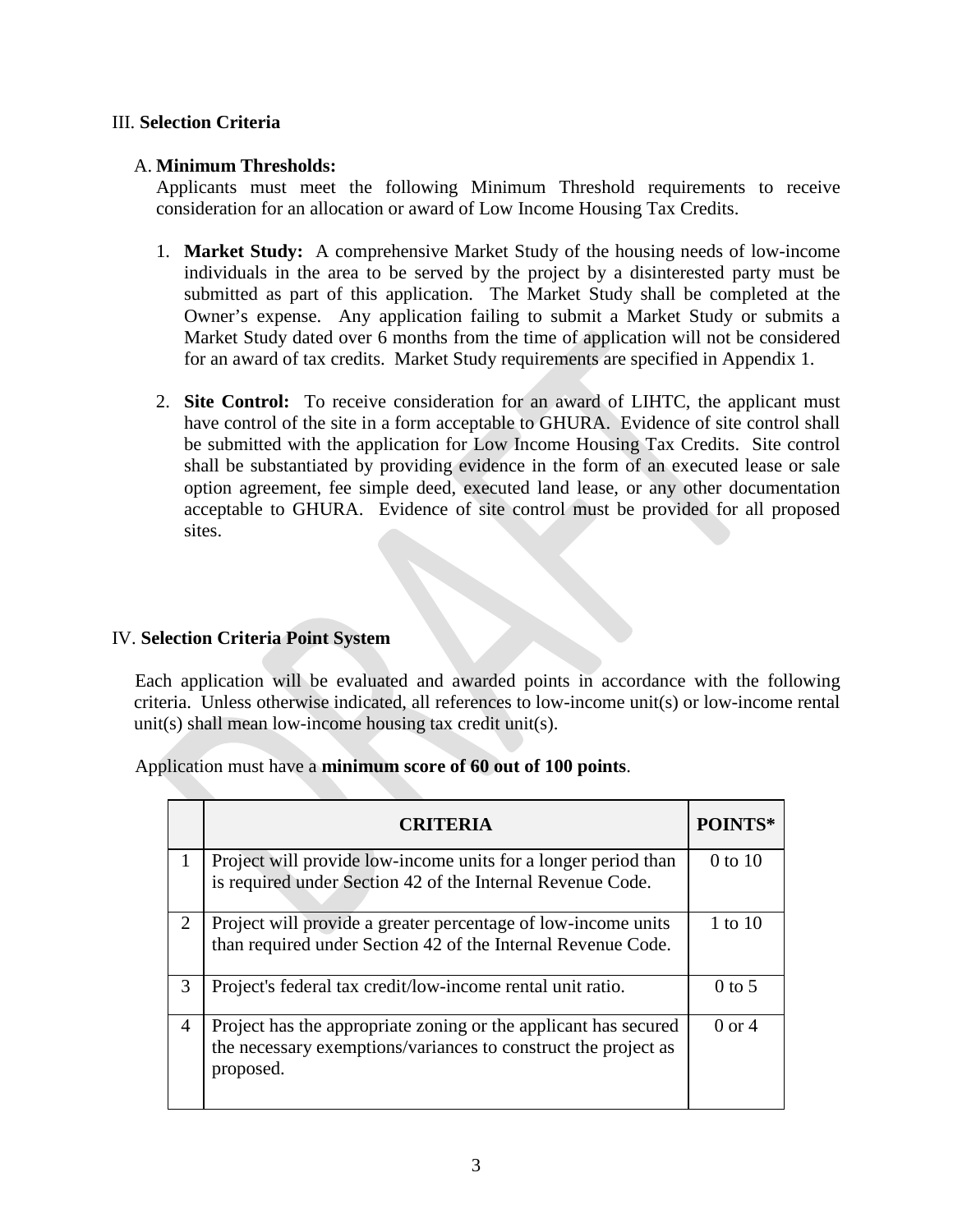| $5\overline{)}$ | Project will serve tenant populations of individuals with<br>children and provide 3-bedroom units or larger.                                                                                                                                                                                                                                             | $0$ or $5$   |
|-----------------|----------------------------------------------------------------------------------------------------------------------------------------------------------------------------------------------------------------------------------------------------------------------------------------------------------------------------------------------------------|--------------|
| 6               | Project will give preference to special tenant populations.                                                                                                                                                                                                                                                                                              | 0 or 10      |
| $\tau$          | Project is participating with a local tax-exempt organization<br>and is sponsored by a qualified non-profit, as defined in<br>Section 42 of the Internal Revenue Code.                                                                                                                                                                                   | $0$ or $5$   |
| 8               | Project is located in a qualified census tract, the development<br>of which contributes to a concerted community revitalization<br>plan as determined by GHURA.                                                                                                                                                                                          | $0$ or $2$   |
| 9               | Project location and market demand.                                                                                                                                                                                                                                                                                                                      | $0$ to $10$  |
| 10              | Developer experience.                                                                                                                                                                                                                                                                                                                                    | $(10)$ to 10 |
| 11              | Applicant demonstrates that all low-income units will be<br>made available to people holding valid Section 8 vouchers.                                                                                                                                                                                                                                   | $0$ or $2$   |
| 12              | The ratio of total tax credits requested as a percentage of total<br>project cost.                                                                                                                                                                                                                                                                       | $0$ to 6     |
| 13              | Project will be receiving project-based rental assistance<br>subsidies which would result in eligible tenants paying<br>approximately 30% of their gross monthly income towards<br>rent. Eligible programs shall include, but not be limited to,<br>the Rural Development 515 Loan Program and HUD Section<br>8 Project-Based Rental Assistance Program. | $0$ to $3$   |
| 14              | Local government support.                                                                                                                                                                                                                                                                                                                                | $0$ to $2$   |
|                 | 15 Developer will sell the units with a preference towards selling<br>to current residents after 15 years.                                                                                                                                                                                                                                               | 0 or 1       |
| 16              | Green building / Energy efficiency.                                                                                                                                                                                                                                                                                                                      | $0$ to 5     |
| 17              | Overall project feasibility.                                                                                                                                                                                                                                                                                                                             | $0$ to $10$  |

\* See pages 4 -12 for description.

**Criteria 1**. Project will provide low-income units for a longer period than is required under Section 42 of the Internal Revenue Code.

Applicants electing to commit to an additional use period beyond the 15-year LIHTC compliance period (collectively the Extended Use Period) will be awarded points based on the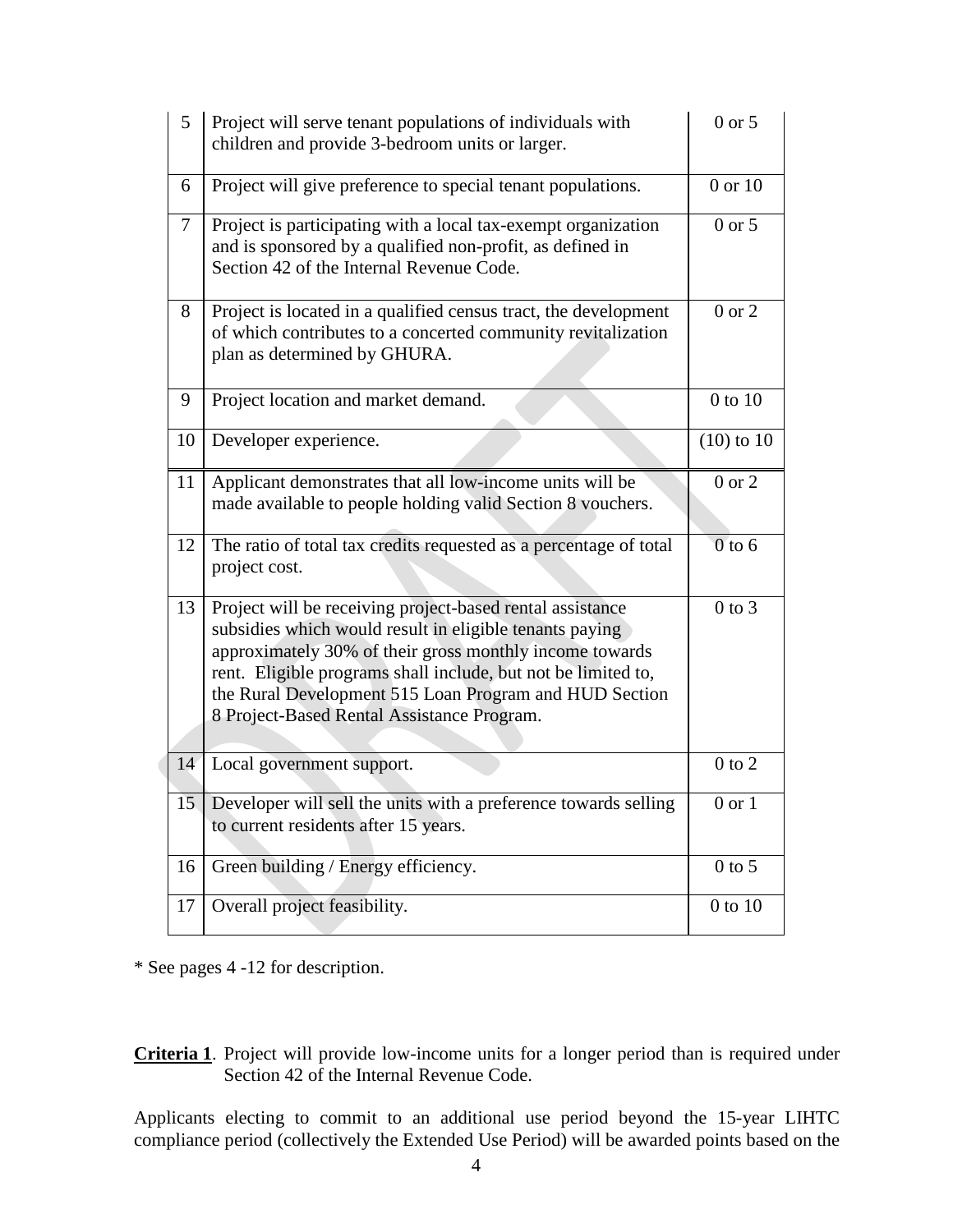table below. By making this election, the applicant elects to waive its right to exercise a request for a qualified contract pursuant to Section  $42(h)(6)(E)(i)(II)$ . The elections will be recorded in the Restrictive Covenant Document. Points will be awarded based on the following:

| <b>Additional Use Period</b><br>(in addition to the 15 year compliance period) of: | <b>Points</b> |
|------------------------------------------------------------------------------------|---------------|
| 46 years or more                                                                   | 10 points     |
| 40 to 45 years                                                                     | 9 points      |
| 35 to 39 years                                                                     | 8 points      |
| 30 to 34 years                                                                     | 7 points      |
| 25 to 29 years                                                                     | 6 points      |
| 20 to 24 years                                                                     | 5 points      |
| 16 to 19 years                                                                     | 4 points      |
| No additional use period                                                           | $0$ point     |

**Criteria 2**. Project will provide a greater percentage of low-income units than required under Section 42 of the Internal Revenue Code.

With respect to the set-aside affordability, if project provides:

| 20% of the project to households earning less than 50% of AMGI, or<br>40% of the project to households earning less than 60% of AMGI | 1 Point   |
|--------------------------------------------------------------------------------------------------------------------------------------|-----------|
| 40% of the project to households earning 50% or less of AMGI, or<br>60% of the project to households earning 60% or less of AMGI     | 2 Points  |
| 60% of the project to households earning 50% or less of AMGI, or<br>80% of the project to households earning 60% or less of AMGI     | 3 Points  |
| 100% of the project to households earning 60% or less of AMGI                                                                        | 10 Points |

**Criteria 3**. The ratio is derived as: "Total Federal Tax Credits Requested (Annual)/Total Number of Proposed Low-Income Rental Units"

| Greater than | Less than   | Points |
|--------------|-------------|--------|
| \$34,000.00  |             |        |
| \$29,000.00  | \$33,999.00 |        |
| \$26,000.00  | \$28,999.00 |        |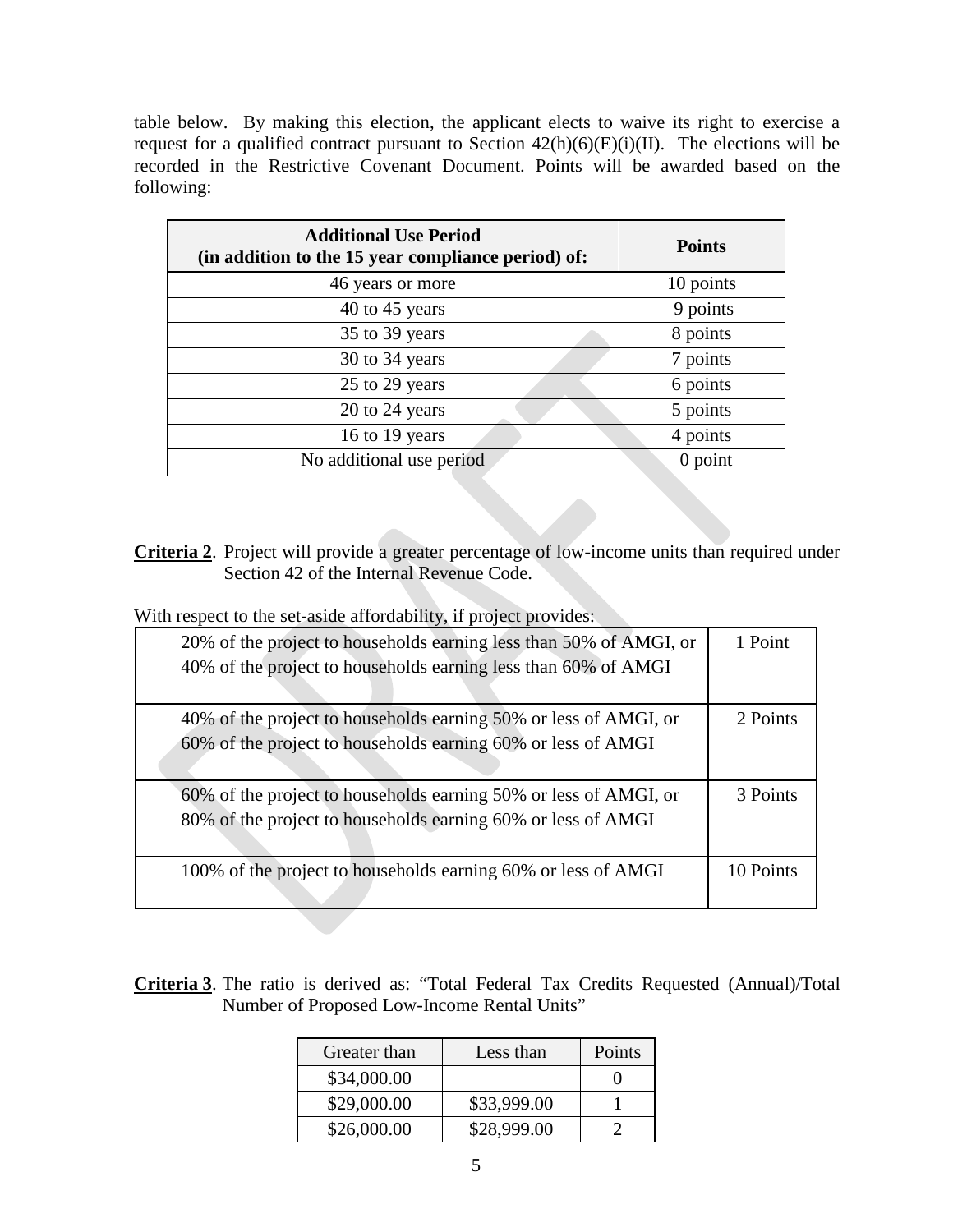| \$23,000.00 | \$25,999.00 |  |
|-------------|-------------|--|
| \$20,000.00 | \$22,999.00 |  |
|             | \$19,999.00 |  |

**Criteria 4**. Project has the appropriate zoning or the applicant has secured the necessary exemptions/variances to construct the project as proposed.

The applicant's readiness to proceed with the development of this project with respect to development approvals:

The applicant has obtained all necessary zoning and entitlements for the property, including subdivision approvals and upon receipt of credits, is ready to proceed with the development of the project (keeping the project concept within the allowable land use parameters) without any additional development approvals other than customary land disturbance and building permits. Acceptable documentation of property control must be in full force and effect, fully executed and include a correct legal description. 4 Points

Project is not appropriately zoned and/or does not conform to Land Use regulations or requires variances, subdivision approval or any other exemption from any local or state land use restrictions. 0 Points

**Criteria 5**. Project will serve tenant populations of individuals with children and provide 3 bedroom units or larger.

The project will serve tenant populations of individuals with children and will provide 3 bedroom and 4-bedroom units for at least 60% of all low-income units in the project.

| If the answer to the question is NO  | 0 Points |
|--------------------------------------|----------|
| If the answer to the question is YES | 5 Points |

**Criteria 6**. Project will give preference to special tenant populations.

*Applicants may receive points for electing to serve one of these tenant populations.*

Project will commit to serve the following tenant populations:

1) Tenant populations with special housing needs. Special needs groups are "persons for whom social problems, age or physical or mental disabilities impair their ability to live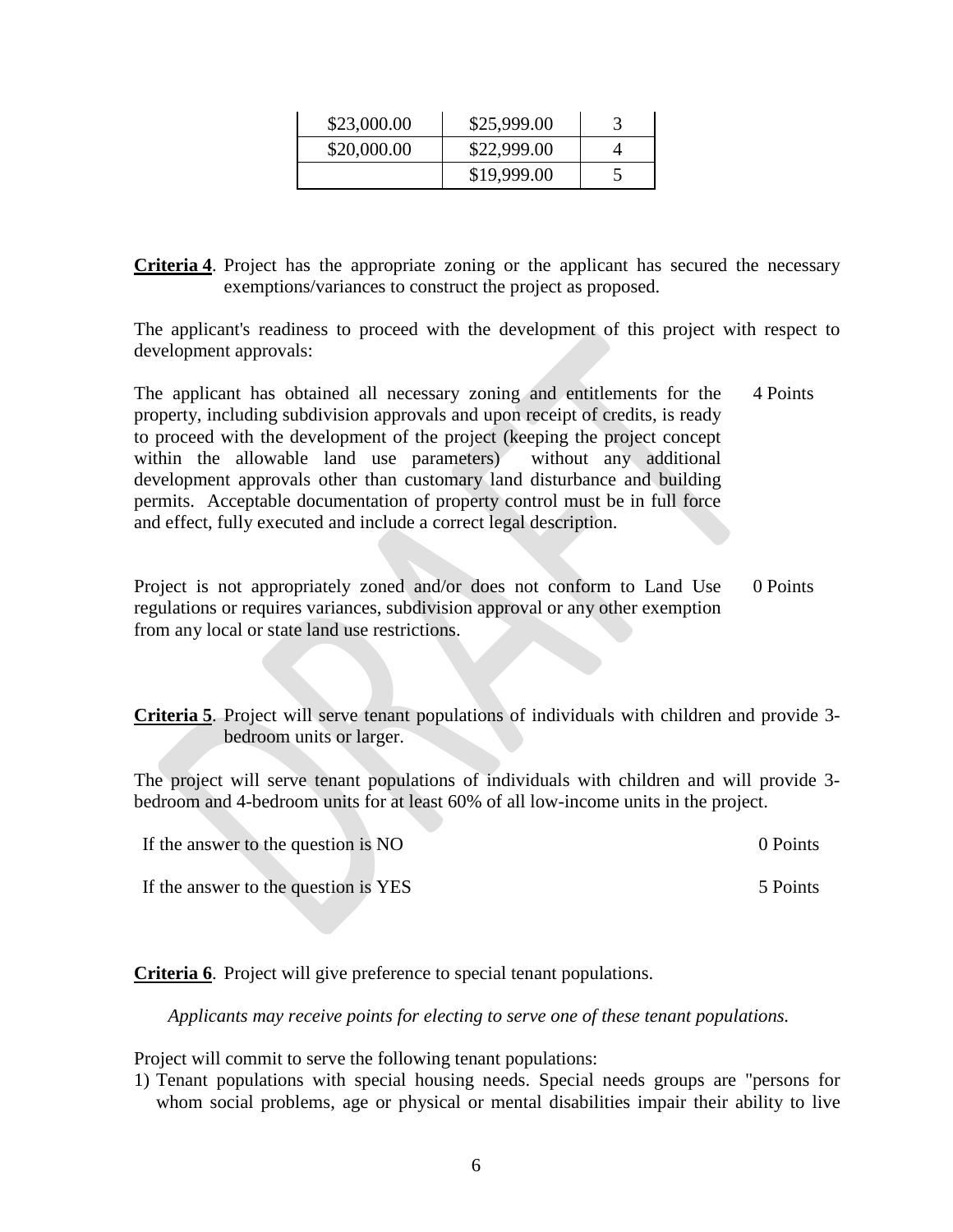independently and for whom such ability can be improved by more suitable housing conditions."

Projects may receive 10 points for this criterion if it commits to the following: The project will set-aside at least 20% of all units for tenant populations with special housing needs. Persons with special housing needs may include the physically and mentally disabled. To receive consideration for this criterion:

- o The project must commit to provide case management or services specific to this population or special facilities to accommodate the physically disabled.
- o The Market Study shall specifically address the housing needs for the special needs group.

10 Points

2) Elder or elderly households.

**-Or-**

Projects may receive a total of 10 points, if all residential units in the project are set-aside for elders or elderly households.

10 Points

**Criteria 7**. Project is participating with a local tax-exempt organization and is sponsored by a qualified non-profit, as defined in Section 42 of the Internal Revenue Code.

Project is participating with a local tax-exempt organization and is sponsored by a qualified non-profit, as defined in Section 42 of the Internal Revenue Code.

If the answer to the question is NO 0 Point 0 Point

If the answer to the question is YES, the organization must be a bonafide non-profit organization at time of application submission, as evidenced by the following: 5 Points

a) must be an IRS  $501(c)(3)$  or  $501(c)(4)$  entity;

b) must be organized, existing, and qualified to do business in Guam; and c) must (i) not be formed by one or more individuals or for-profit entities for the principal purpose of being a local tax-exempt non-profit organization; (ii) not be controlled by a for-profit organization; and (iii) not have any staff member, officer or member of the board of directors who will materially participate, directly or indirectly, in the proposed development as or through a for-profit entity.

Documents to show proof of bonafide non-profit status should be submitted with application.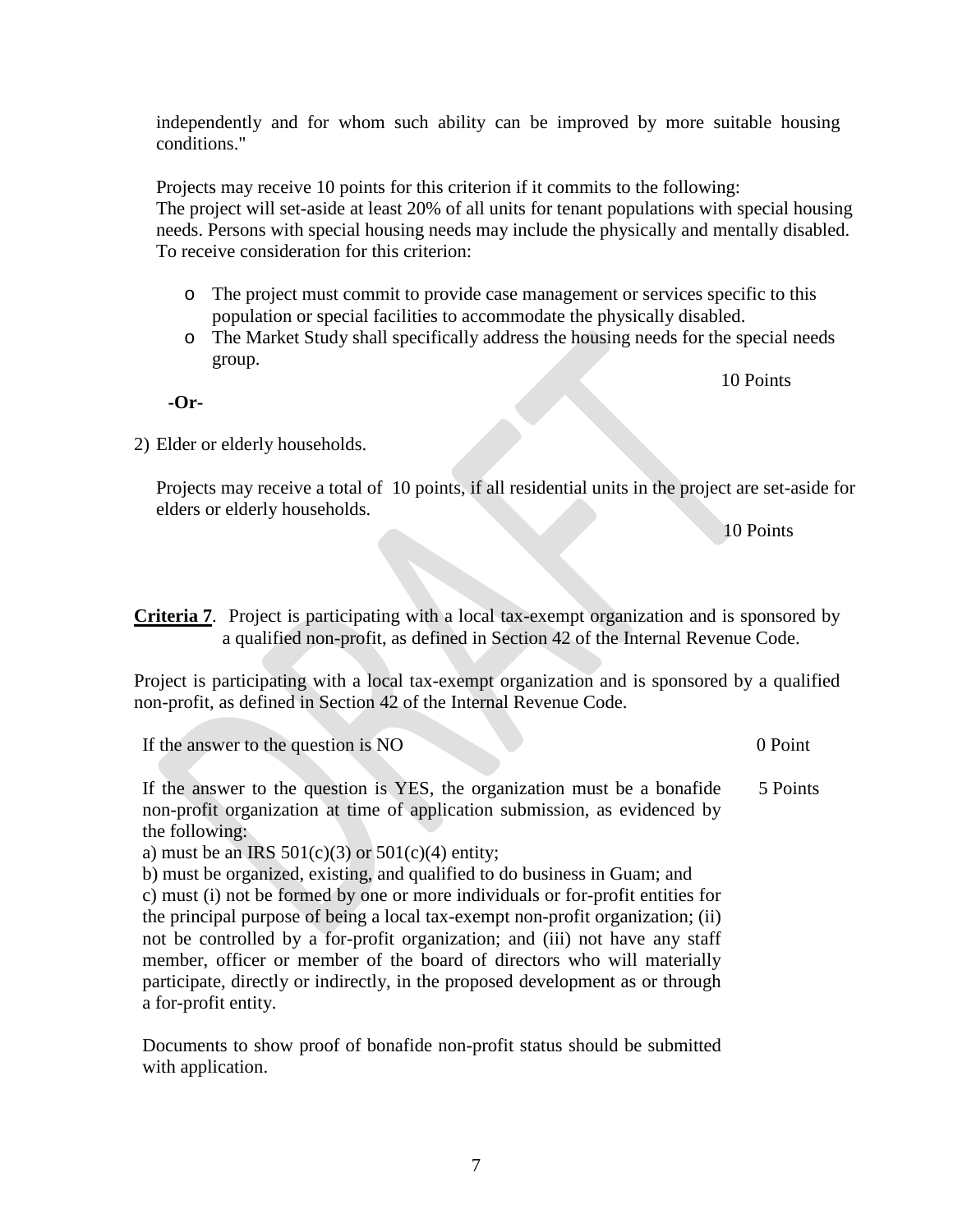**Criteria 8**. Project is located in a qualified census tract, the development of which contributes to a concerted community revitalization plan as determined by GHURA.

Project is located in a Qualified Census Tract. The project will redevelop existing housing, which contributes to a concerted community revitalization plan as determined by GHURA. For example: site is located in an Enterprise Community, Empowerment Zone, or part of a County redevelopment plan.

If the answer to the question is NO 0 Points 0 Points

If the answer to the question is YES 2 Points

To receive consideration for this criteria, applicant must provide an explanation on how this project is in compliance with such plan and its benefit to the overall community. The applicant must provide a letter of interest or a binding agreement with the government agency administering the community revitalization plan.

**Criteria 9**. Project location and market demand.

Project location and market demand. 0 to 10 Points

Application must include a comprehensive Market Study of the housing needs of lowincome individuals in the area to be served by the project. It must be conducted by a disinterested party. The Market Study must be completed at the Owner's expense. Any application which fails to submit a Market Study or submits a Market Study dated over 6 months from the time of application submittal, shall be returned to the applicant and will not receive further consideration.

Market Study requirements are specified in Appendix 1.

The points awarded will be based on GHURA's evaluation of following factors:

| Employment opportunities, recreational facilities, shopping<br>facilities, medical facilities located in the immediate vicinity<br>of the project site | 2 points |
|--------------------------------------------------------------------------------------------------------------------------------------------------------|----------|
| Documented/supported market demand                                                                                                                     | 2 points |
| Proposed rental rates are below market rents for the<br>immediate surrounding area                                                                     | 2 points |
| Housing characteristics (e.g., design, density) appropriate for<br>neighborhood                                                                        | 2 points |
| Neighborhood conducive for senior or family use                                                                                                        | 2 points |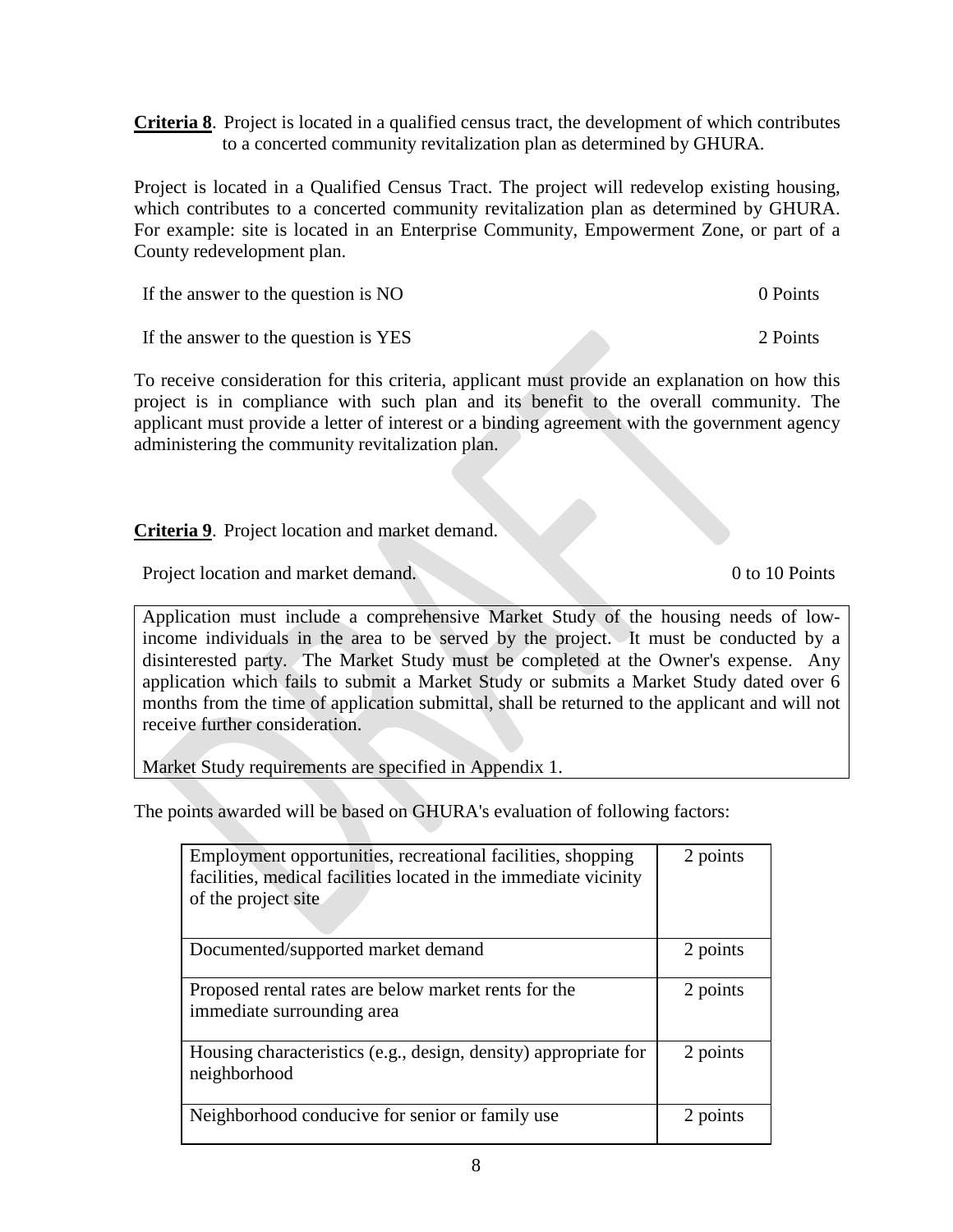# **Criteria 10**. Developer experience.

Developer experience.  $-10$  to 10 points

The points awarded will be based on GHURA's evaluation of the following factors:

| Developer's (or any member/staff of the development team)<br>experience or ability (or inexperience/inability) to successfully<br>complete the project                                                                                                                                                                     | -2 or 2 Points |
|----------------------------------------------------------------------------------------------------------------------------------------------------------------------------------------------------------------------------------------------------------------------------------------------------------------------------|----------------|
| Developer's success or failure in meeting the objectives of the<br>program on past proposals                                                                                                                                                                                                                               | -2 or 2 Points |
| Development Team's success or failure in meeting the objectives<br>of the program on past proposals                                                                                                                                                                                                                        | -2 or 2 Points |
| Development Team's experience or ability to successfully<br>complete the project                                                                                                                                                                                                                                           | 4 Points       |
| Project's general partner and/or affiliates has a history of chronic<br>and/or substantive noncompliance, has failed to meet the<br>requirements of the Declaration for Low-Income Housing Credits<br>for previous projects, or has any significant tax credit history with<br>other state tax credit allocating agencies. | -4 Points      |

**Criteria 11**. Applicant demonstrates that all low-income units will be made available to people holding valid Section 8 vouchers.

The applicant demonstrates that all low-income units will be available to people holding valid Section 8 vouchers.

If the answer to the question is NO 0 Point 0 Point

If the answer to the question is YES and the applicant is able to demonstrate that all low-income units will be available to people holding valid Section 8 vouchers. 2 Points

**Criteria 12**. The ratio of total tax credits requested as a percentage of total project cost.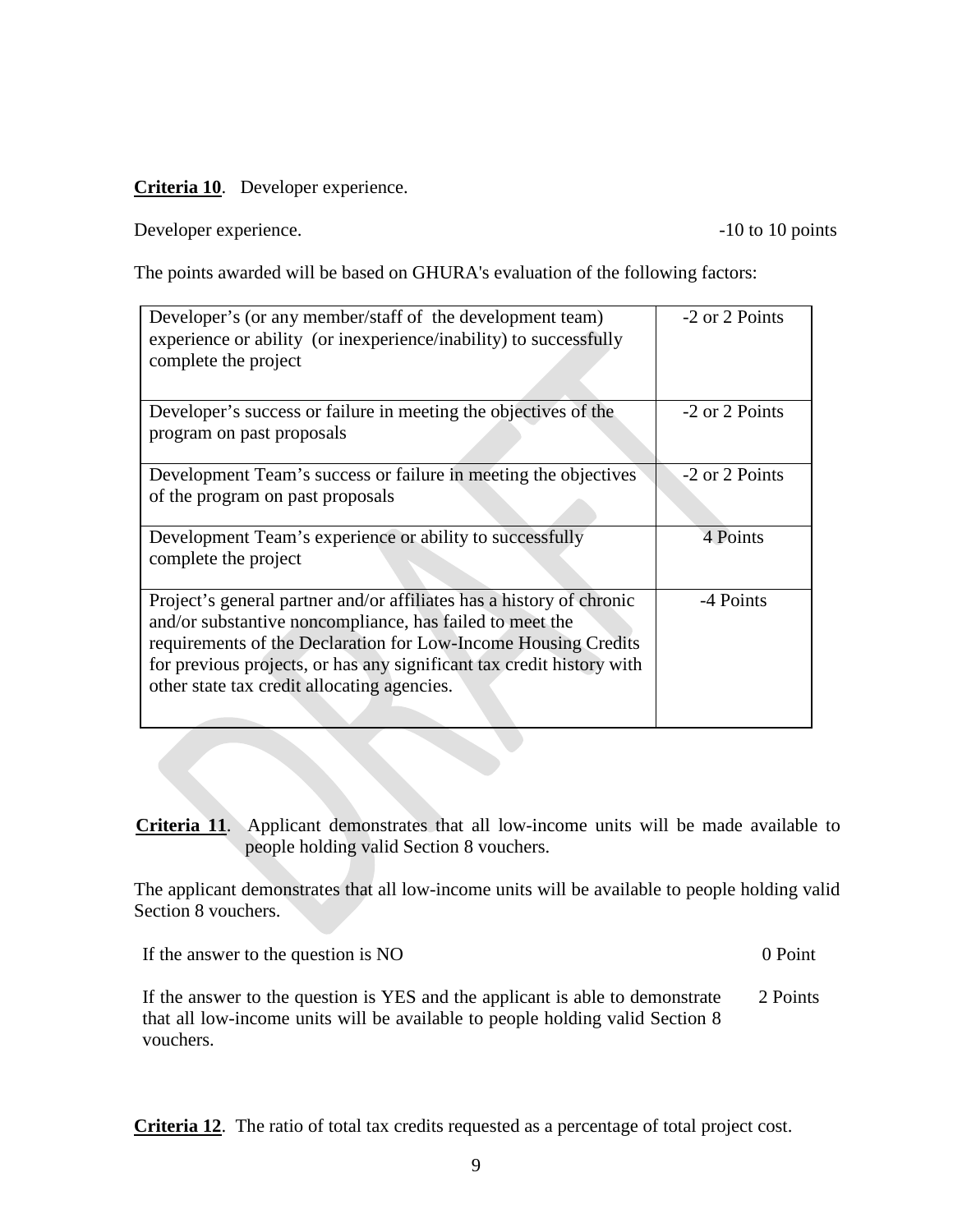| Greater than 80% of total project cost | 0 Point  |
|----------------------------------------|----------|
| 71 % through 80% of total project cost | 1 Point  |
| 61 % through 70% of total project cost | 2 Points |
| 51 % through 60% of total project cost | 3 Points |
| 41 % through 50% of total project cost | 5 Points |
| 40% or less of total project cost      | 6 Points |

If total federal tax credit requested (gross) as a percentage of total project cost is:

**Criteria 13**. Project will be receiving project-based rental assistance subsidies which would result in eligible tenants paying approximately 30% of their gross monthly income towards rent. Eligible programs shall include, but not be limited to, the Rural Development 515 Loan Program and HUD Section 8 Project-Based Rental Assistance Program.

Project will be receiving project-based rental assistance subsidies which would result in eligible tenants paying approximately 30% of their gross monthly income towards rent. Eligible programs shall include, but not be limited to, the Rural Development 515 Loan Program and HUD Section 8 Project-Based Rental Assistance Program.

If the answer to the question is NO 0 Point 1

If the answer to the question is YES

If the whole project has project based subsidies then 3 points is awarded. If only a portion of a project has project based subsidies, then the scoring will be adjusted based upon the percentage of units subsidized. The percentage is derived as "Number of Subsidized Units / Tax credit and non-tax credit subsidized units," provided they are developed simultaneously.

**Criteria 14**. Local Government Support.

The project will receive a below market loan or grant from a Guam or local governmental agency other than GHURA which, in total amounts to 10% or more of the total development cost.

The project has not applied for a below market loan or grant from a government agency, or if the total amount applied for is less than 10% of total 0 point

1 to 3 points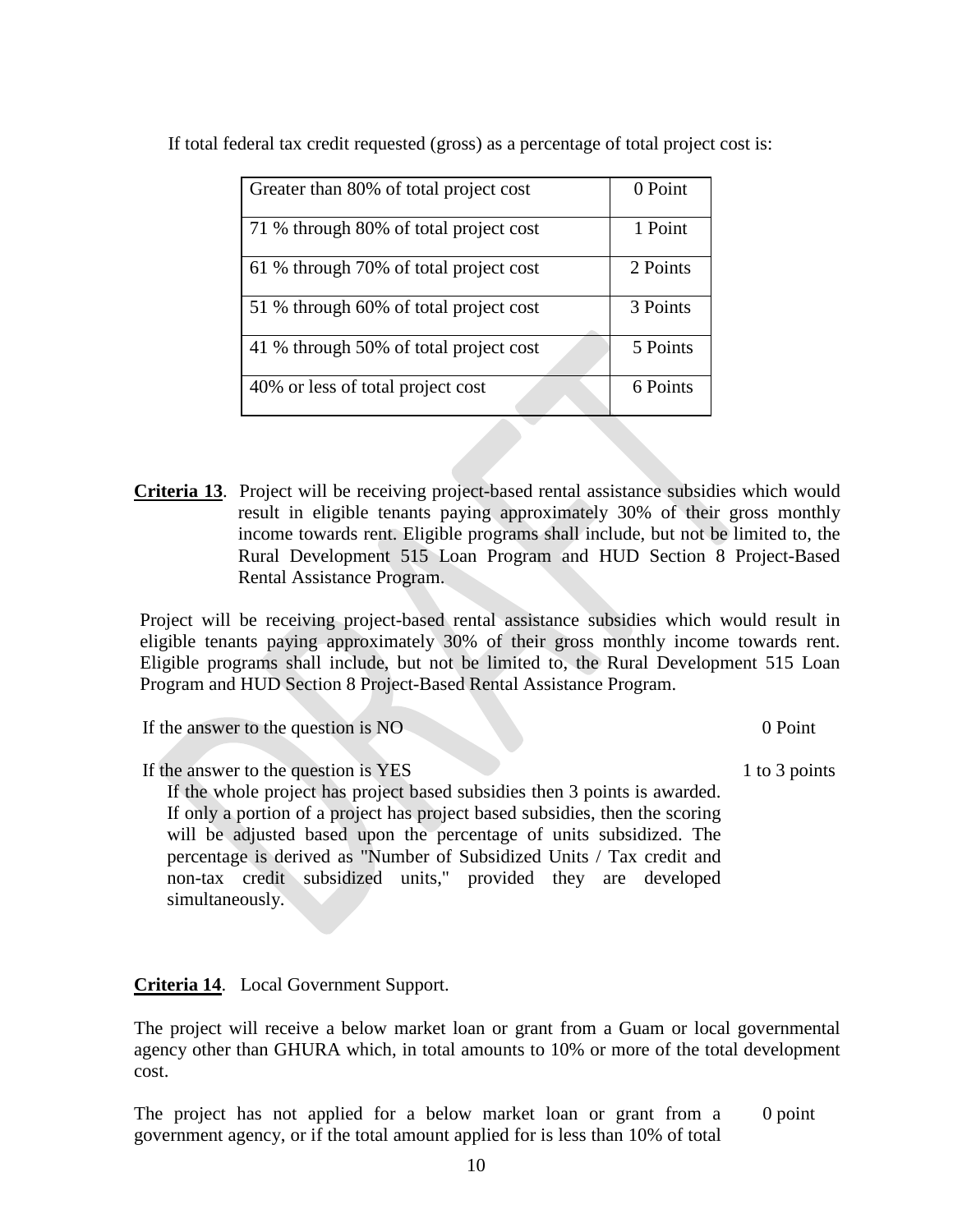development costs.

The project has applied for a below market loan or grant from a government agency. Documentation must be provided evidencing that an application for financing has been submitted. 1 point

The project has received a commitment from a government agency. A copy of a commitment letter or contractual agreement must be included in the application. 2 points

**Criteria 15**. Developer will sell the units with a preference towards selling to current residents after 15 years.

Projects offering tenants an opportunity for home ownership. The applicant will offer tenants a right of first refusal to acquire the property in accordance with Section  $42(i)(7)$  of the Internal Revenue Code. To receive consideration for the criteria, the applicant must provide a feasibility analysis addressing the tenant's ability to purchase the project. The applicant must also provide a plan discussing how the project will offer the units for homeownership to tenants.

| If the answer to the question is NO  | 0 Point |
|--------------------------------------|---------|
| If the answer to the question is YES | 1 Point |

# **Criteria 16**. Green Building / Energy Efficiency

Projects electing to incorporate energy-efficient practices that promote resource conservation will be awarded points.

| Projects that elect to include all seven of the listed features                          | 5 points  |
|------------------------------------------------------------------------------------------|-----------|
| Projects that elect to include four to six of the following<br>features in their project | 3 points  |
| Projects that elect fewer than four of the following features<br>in their project        | $0$ point |

Features:

- o Installation of solar thermal, tank less, or tank-type water heaters that meet ENERGY STAR standards
- o Installation of water conserving plumbing fixtures: water sense high efficiency toilets (less than 1.28 gallons per flush), showerheads with rated flow less than 1.75 gallons per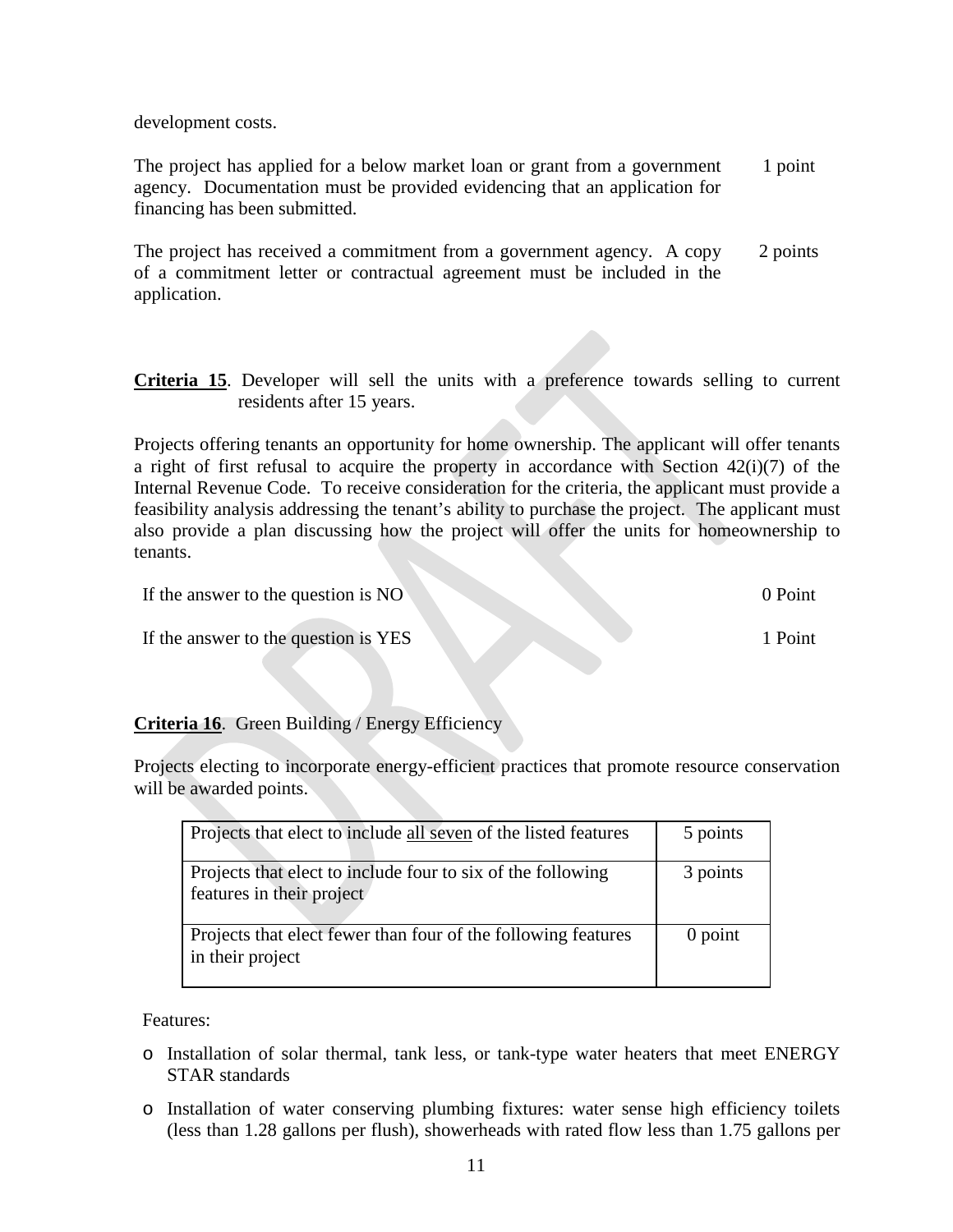minute (gpm), kitchen aerators with rated flow less than 1.5 gpm, and bathroom aerators with rated flow less than 1.0 gpm

- o Installation of five or more ENERGY STAR qualified light fixtures, ceiling fans equipped with lighting fixtures, and/or ventilation fans in each unit
- o Installation of photo sensors or timers on all outdoor lighting and ENERGY STAR or high-efficiency commercial grade lighting fixtures (T8) in all common areas
- o Installation of ENERGY STAR appliances including refrigerators, dishwashers, and clothes washers (horizontal axis) in each unit
- o Reducing heat effects by using ENERGY STAR low emissive roofing products for at least 50 percent of the roof area; or a combination of high-albedo and vegetated roof covering 75 percent of the roof area. Reduce asphalt surface areas and use low emissive pavement coatings and materials for at least 25% of paved surfaces
- o Provide an easily accessible area dedicated to recycling (at a minimum) newspaper, corrugated cardboard, glass bottles and jars, aluminum cans, and plastic containers (#1 and #2)

Upon completion of the project, a certification from a third party, architect, or engineer verifying the green building practices listed above have been used to construct or rehabilitate the building shall be submitted. Failure to provide the certification by six months after the issuance of the IRS Form 8609 will result in forfeiture of the good faith deposit.

# **Criteria 17**. Overall project feasibility.

Overall Project Feasibility. 0 to 10 points

The points awarded will be based on GHURA's evaluation of any and all factors that could impact overall project feasibility, such as, but not limited to:

| Reasonableness of development costs & Feasibility of<br>financing structure                               | 2 points |
|-----------------------------------------------------------------------------------------------------------|----------|
| Operational feasibility (for example, unreasonable<br>operating expenses)                                 | 2 points |
| Adequacy of Reserves including but not limited to<br>Operating Reserve and Repair and Replacement Reserve | 2 points |
| Services and amenities provided to tenants that will<br>enhance the livability of the project             | 2 points |
| Adequacy of project contingencies in the development<br>budget                                            | 2 points |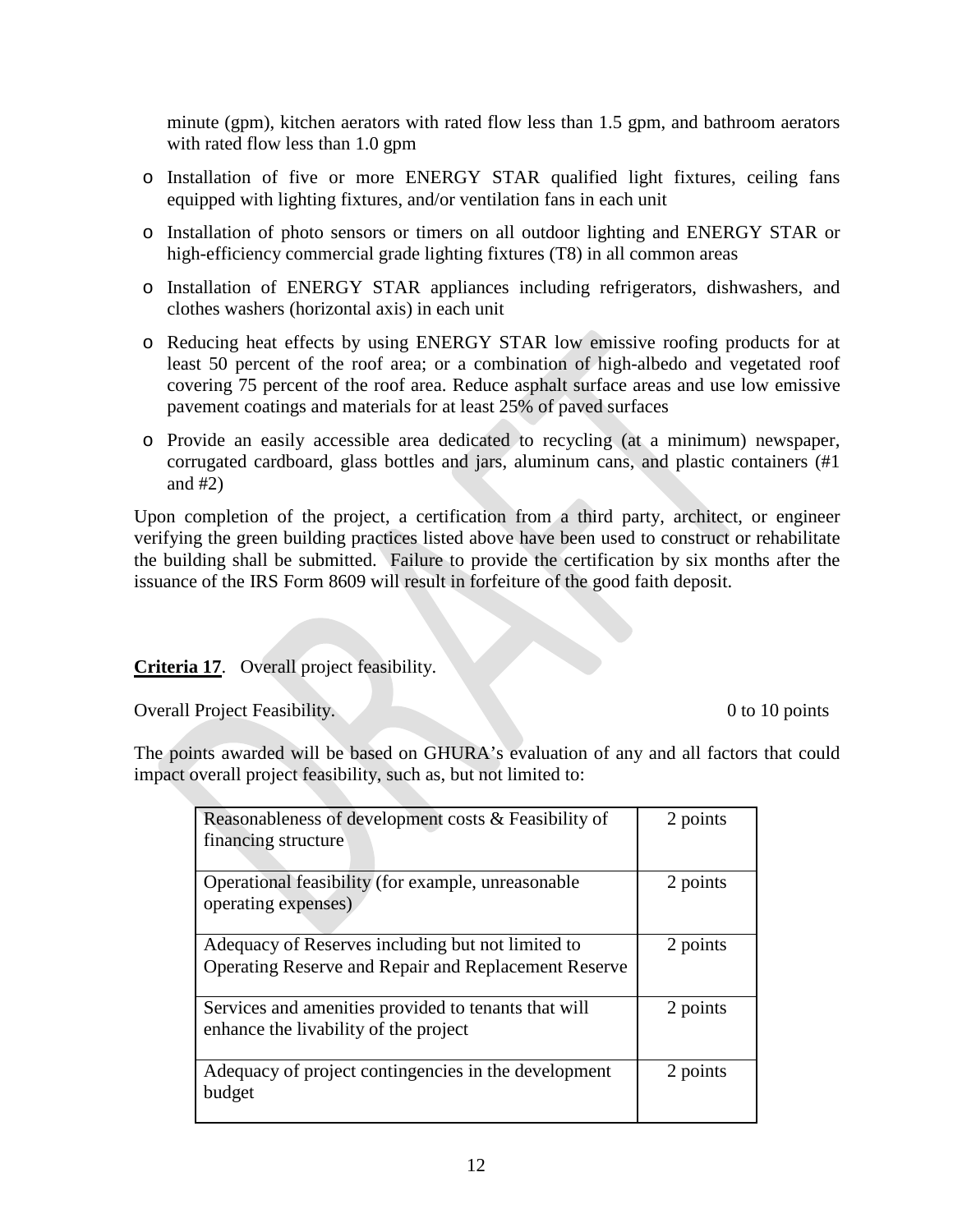# V. **Rights of GHURA**

The awarding of tax credits rests solely with the GHURA Board of Commissioners.

GHURA reserves the right to disapprove any application or project for any tax credit reservation or allocation, regardless of ranking under the criteria and point system as contained in Sections III and IV of this QAP. GHURA shall have the authority to defer consideration of any application if such deferral is deemed in the best interest of meeting housing needs.

GHURA reserves the right, in its sole discretion, to (i) hold back a portion of the annual federal housing credit ceiling for use during later reservation cycles, (ii) carryover a portion of the current year's housing credit ceiling for allocation to a project which has not yet been Placed in Service, and (iii) under certain conditions, issue a reservation for the next year's housing credit ceiling.

GHURA is required under the IRC of 1986, as amended, to allocate the minimum amount of tax credits required to make a project feasible. The determination of the amount of tax credits to be reserved or allocated to a project shall be made solely at the discretion of GHURA. GHURA may, at the time of issuance of the IRS Form(s) 8609 for the project, decrease the amount of tax credits allocated to a project based on the actual cost and financing of the project.

GHURA may, at its sole discretion under certain circumstances, conduct a special round after the final scheduled round for a year for projects (i) where the applicant's tax counsel has attested to an itemization of how the ten percent test prescribed by Internal Revenue Code Section  $42(h)(1)(E)$  will be met; (ii) which have no deficient application items; and (iii) for which all exhibits have been submitted ("Year-End Round"). Year-End Round projects will receive a Carryover Allocation, not a reservation of LIHTCs, which may contain certain conditions and time periods for satisfying them. The circumstances for conducting a Year-End Round are (1) availability of LIHTCs and (2) potential loss of LIHTCs to the national pool. When a Year-End Round is being conducted, applicants need to satisfy the above requirements in order to receive a Carryover Allocation; and LIHTCs will be processed on a first-come-first-served basis and allocated to the extent available and to the extent applications can be processed.

GHURA in no way represents or warrants to any interested party which may include, but is not limited to, any developer, project owner, investor or lender that the project is, in fact, feasible or viable.

No GHURA member, officer, agent or employee shall be personally liable concerning any matters arising out of, or in relation to, the reservation or allocation of Low-Income Housing Tax Credits.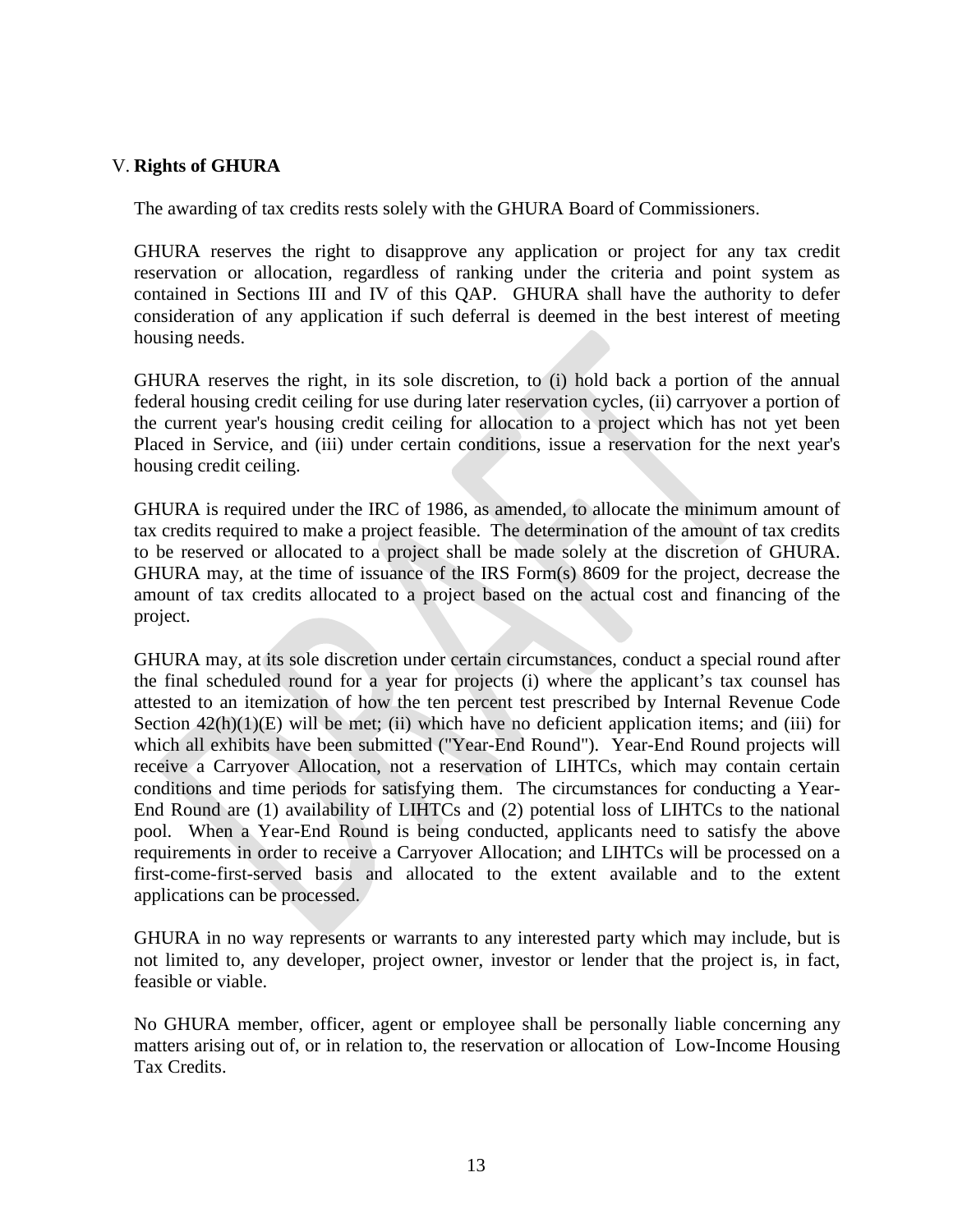## VI. **Fees**

The following fees are associated with the Low Income Housing Tax Credit program. GHURA reserves the right to adjust the fees due to changing circumstances annually each January 1. All fees shall be paid via Cashier's Check and made payable to the **Guam Housing and Urban Renewal Authority**.

## **Application Fee**

An Application Fee of \$1,500 per application shall be payable at the time of submission of the application. The fee shall be the same for all applicants.

# **Good Faith Deposit**

A good faith deposit of ten percent (10%) of the first year's federal tax credits reserved shall be payable at the time the executed binding agreement is submitted to GHURA. Upon allocation and issuance of the IRS Form 8609, sixty percent (60%) of the good faith deposit shall be retained by GHURA as an administrative fee. The remainder of the good faith deposit may be refunded to the applicant. Failure to meet any of the elections made in the scoring criteria at the time of application will result in the retention of the entire good faith deposit by GHURA.

## **Compliance Monitoring Fee**

Please refer to Section 'VII. Compliance Monitoring Plan' for more details regarding the Compliance Monitoring Fee.

# **Qualified Contract Processing Fee**

Qualified Contract Fee of \$150 per unit for all units.

# VII. **Compliance Monitoring Plan**

# A. Summary

GHURA shall monitor compliance with all applicable Federal Program requirements for the period a project is committed to providing low-income rental units. GHURA will require that all qualified tenants of a project be certified upon occupancy and be recertified annually to ensure compliance. Projects shall be required to maintain copies of the income certification for each tenant on forms approved by GHURA. Projects will also be required to maintain records regarding number of rental units (including number of bedrooms and size of square footage of each bedroom); percentage of total rental units that are low-income units; rent charged on each rental unit including utility allowances; number of occupants in each low-income unit for those buildings receiving tax credits prior to 1990; documentation regarding vacancies in the building; eligible and qualified basis of the building at the end of the first year of the credit period, and at the end of each year until required set-asides are met; and character and use of the nonresidential portion of the building that is included in the building's eligible basis, all in accordance with the rules published by the Internal Revenue Service. GHURA may perform an audit annually but at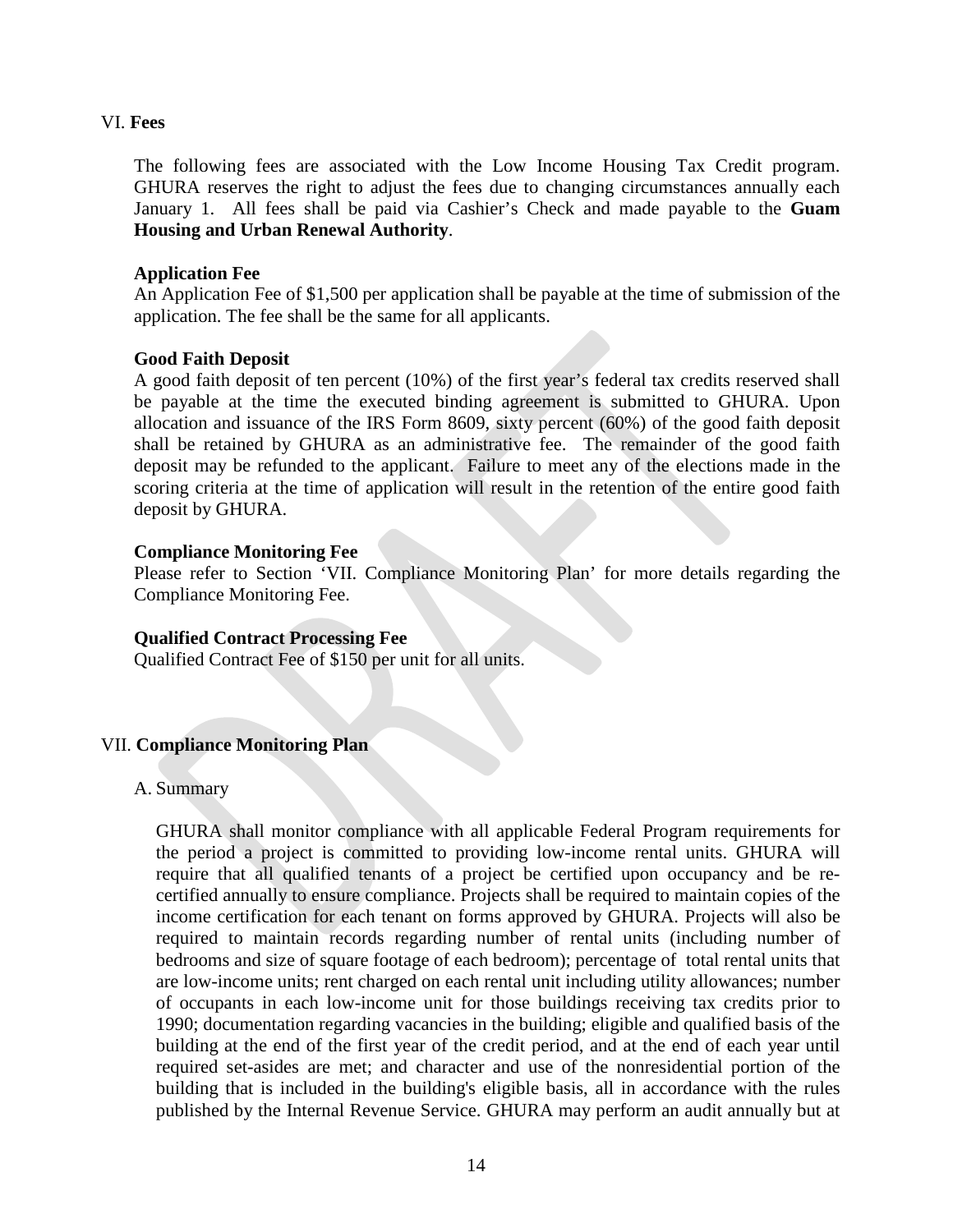a minimum, once every three years, and shall have access to all books and records upon notice to the project owner.

Annually, owners of low-income housing tax credit projects will be required to certify to GHURA that for the previous year, the minimum set-aside requirement was met; there was no change in the applicable fraction, or an explanation if there was a change; appropriate income certifications and documentation have been received for each low-income tenant; each low-income unit was rent-restricted in accordance with the Code; all units were for use by the general public and used on a no transient basis (except for transitional housing for the homeless as provided for in the Code); each building was suitable for occupancy, taking into account local health, safety and building codes; there was no change in the eligible basis in the project, or an explanation if there was a change; all tenant facilities included in the eligible basis were provided on a comparable basis without charge; rentals of vacancies were done in accordance with the Code; rentals of units were done in accordance with the Code if any tenant's income increased above the limit allowed by the Code; and a Restrictive Covenant document was in effect for the project, for those buildings receiving credits after 1989, all in accordance with the rules published by the Internal Revenue Service.

If GHURA becomes aware of non-compliance, the Internal Revenue Service shall be notified in accordance with the rules published by the Internal Revenue Service.

Please consult with your tax attorney and/or LIHTC consultant regarding Internal Revenue Code regulations. Owners are responsible for keeping abreast of current LIHTC Program requirements.

The guidelines outlined below pertain to projects allocated Federal Low Income-Housing Tax Credits in Guam.

### B. Compliance

#### **Owner/Manager Training**

Owners, managing agents, and on-site managers should attend or document that they have recently attended training on management and compliance prior to leasing any units, but no later than receipt of IRS Form 8609, which certifies an allocation of tax credits. Training may be required following significant or repeated noncompliance events. At minimum, such training should cover key compliance terms, qualified basis rules, determination of rents, tenant eligibility, file documentation, next available unit procedures and unit vacancy rules, agency reporting requirements, record retention requirements, and site visits.

#### **Set Aside**

The project must comply with the low-income set-aside requirements of Section 42 of the Internal Revenue Code- as chosen by the owner at the time of receiving the credits. The minimum requirements are either: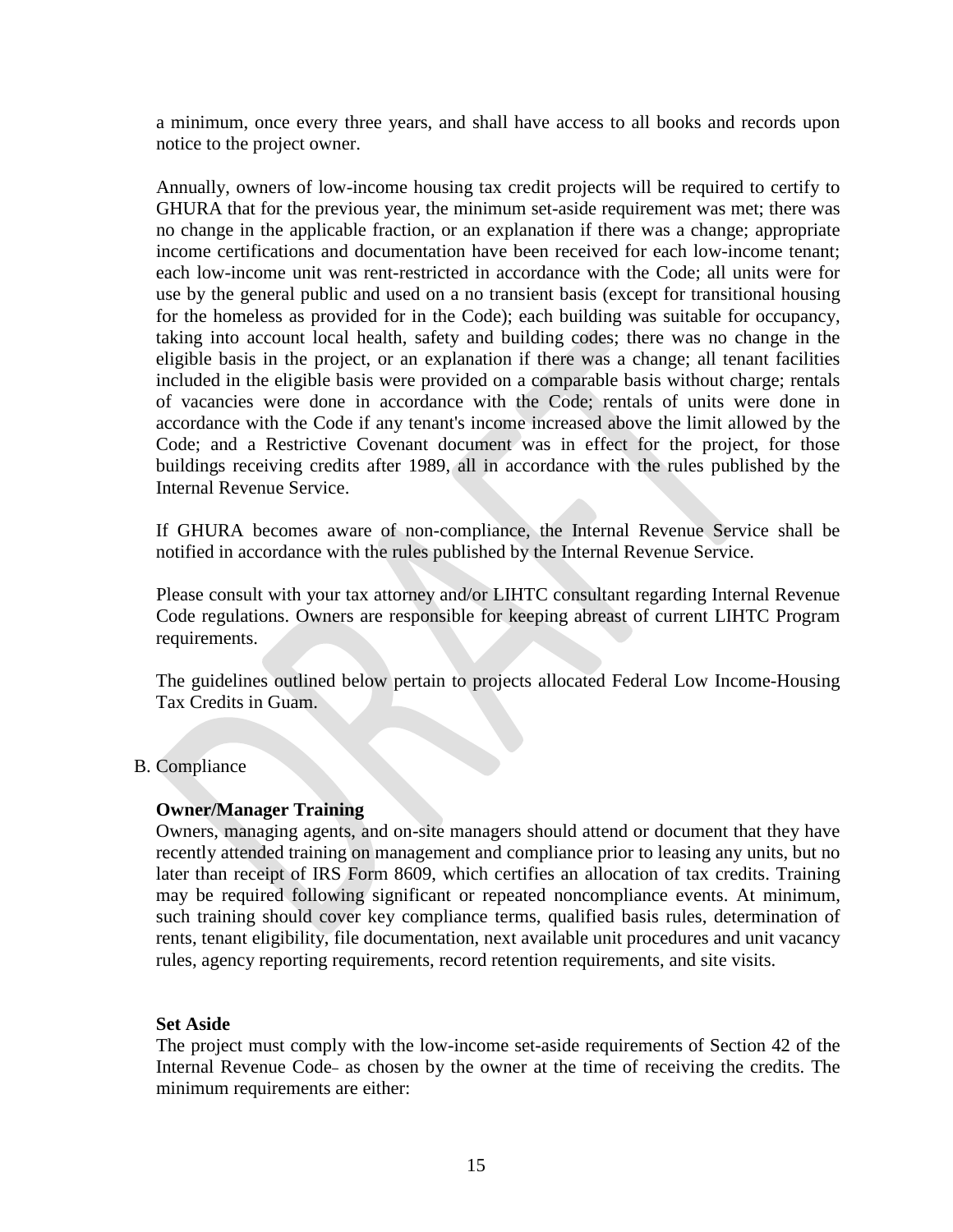- 1. 20 percent or more of the units are occupied by tenants having a household income of 50 percent or less of the area median gross income (the "20-50 requirement"), or
- 2. 40 percent or more of the units in the project are occupied by tenants having a household income of 60 percent or less of the area median gross income (the "40-60 requirement").

Tenant income is calculated in a manner consistent with the determination of annual income under Section 8 of the United States Housing Act of 1937, as directed by the Internal Revenue Code. Area median incomes are determined annually by the U.S. Department of Housing & Urban Development (HUD), and are available from GHURA.

#### **Rent**

Units in the project must be rent-restricted to either thirty (30) percent of the median income adjusted for family size for the area in which the project is located or rent restricted to thirty (30) percent of the imputed income limitations based on unit size. This rent restriction must be maintained throughout the Term of the Compliance and Extended-use period. See 'D. Rent Restrictions' in this section for further information.

#### **Term of Compliance**

Projects receiving a LIHTC allocation after January 1, 1990, must comply with eligibility requirements for the extended use period [initial 15-year period (compliance period), in addition to the 15 or more years (additional-use period)] determined by elections indicated in the Restrictive Covenant Document. The Restrictive Covenant Document must be recorded before credits are allocated.

#### **Annual Certification**

These and other compliance requirements as listed in Section 'A. Summary' must be certified annually by the owner through the submission of the Annual Report. The Annual Report includes the Owner's Certificate of Continuing Program Compliance and shall be submitted by February 1 of each year throughout the compliance/extended-use period.

#### **Records Retention**

The Annual Report and the supporting documentation verifying the information on the Annual Report must be kept for a minimum of six (6) years after the due date (with extensions) for filing the federal income tax return for that year. The records for the first year of the credit period, however, must be retained for at least 6 years beyond the due date (with extensions) for filing the federal income tax return for the last year of the compliance period of the building, in accordance with published IRS guidelines.

#### **IRS Form 8609**

Owner shall complete Part II of IRS Form 8609 and submit with subsequent Annual Reports.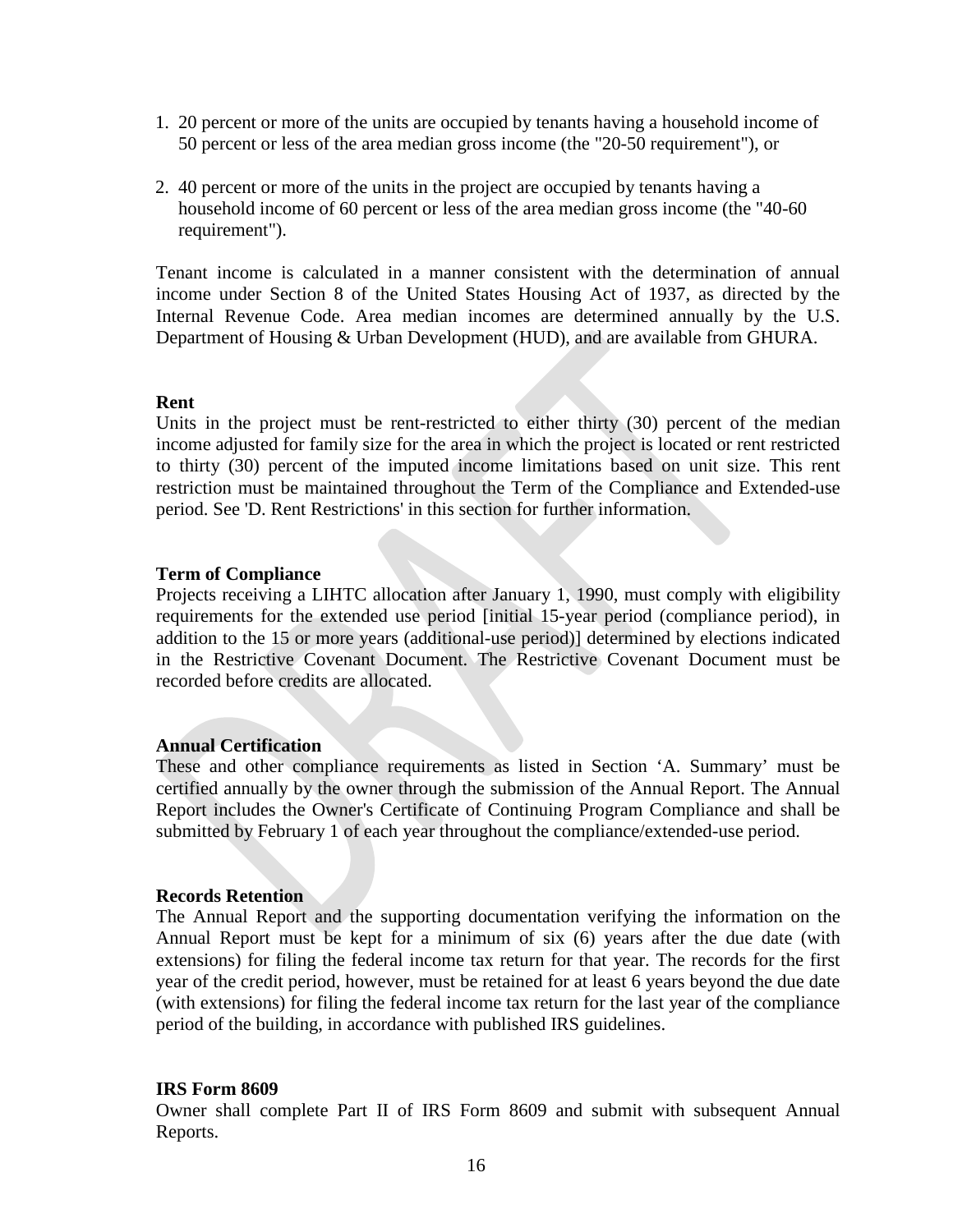### **Qualified Basis Tracking Sheet (QBTS)**

This form shall be submitted annually until the required set-asides are established. Documents will provide information on original tenants qualifying each building for tax credits minimum set-asides, and other set-asides.

#### **Status Reports**

This report is to be submitted annually by owners in such format as required by GHURA or its Authorized Delegate to document and track the continuous compliance of tax credit units. The documents report data that tenants are income eligible at move-in, that occupants of LIHTC units are re-certified at least on an annual basis and that the unit rents are restricted. Documentation will also indicate compliance with the vacant unit rule and 140% rule. The tracking of tax credit units substantiates the maintenance, increase or reduction of each BIN's qualified basis.

C. Qualifying Households

Applicants for low-income units should be advised early in their initial visit to the project that there are maximum income limits which apply to these tax credit qualified units. Management should explain to the tenants that the anticipated income of all persons expecting to occupy the unit must be verified and included on a Tenant Income Certification (TIC) prior to occupancy, and re-certified on an annual basis. Applicants should be informed of other Internal Revenue Service requirements such as the Student Rule and Recertification.

#### **Unborn Children**

In accordance with the HUD Handbook 4350.3, owner shall include unborn children in determining household size and applicable income limits. If permitted by state laws, owner shall require documentation of pregnancy in such circumstances.

#### **Student Households**

In accordance with the Internal Revenue Code, a household comprised entirely of full-time students may not be counted as a qualified household, unless the household meets at least one exception. Refer to the Internal Revenue Code for additional guidelines on the exceptions. Owner shall utilize a lease provision requiring tenants to notify managing agent of any change in student status.

#### **Calculating Anticipated Tenant Income**

Owner shall qualify tenants by calculating household income using the gross income the household anticipates it will receive in the 12-month period following the effective date of the income verification or Recertification. Anticipated income should be documented in the tenant file by third party verification whenever possible, or by an acceptable alternate method of verification with documentation as to why third party verification was not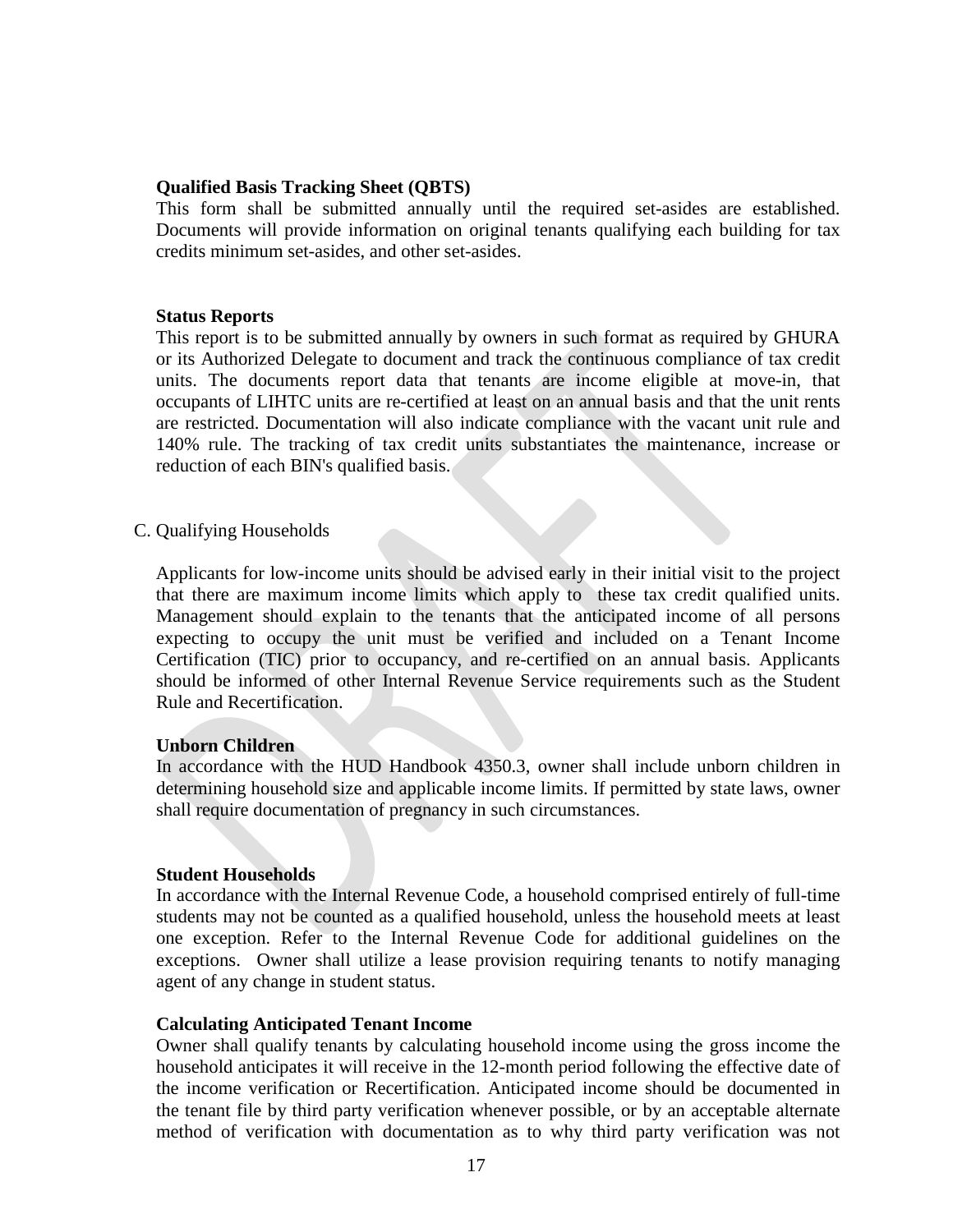available. Owner shall use current circumstances to project income, unless verification forms or other verifiable documentation indicate that an imminent change will occur. Owner shall refer to HUD Handbook 4350.3 for guidance on the proper calculation and verification of income and assets per IRC regulations.

# **Certification**

Upon acceptance of an applicant to the project, a TIC must be completed for the applicant and certified to by the applicant and the owner. The form is a legal document which, when fully executed, qualifies the applicants to live in the set-aside units in the project.

The TIC must be executed along with the lease prior to move-in. No one may live in a unit in the project unless certified and under lease.

The original copy of the executed TIC form is to be retained in the applicant's file. The TIC and the supporting documentation verifying the TIC must be kept for a minimum of six (6) years after the due date (with extensions) for filing the federal income tax return for that year. The records for the first year of the credit period, however, must be retained for at least 6 years beyond the due date (with extensions) for filing the federal income tax return for the last year of the compliance period of the building, in accordance with published IRS guidelines.

# **Recertification**

For 100% LIHTC set-aside projects, annual recertification are not required after January 1, 2014. Owners must recertify households at least once on the first anniversary of their initial tenancy.

For projects with less than 100% set-aside:

To ensure each unit is complying with the LIHTC income restrictions, GHURA requires (a) the owner to annually recertify each tenant's income and household composition and (b) each tenant is to report certain changes in income and household composition which occur between regularly scheduled recertification.

If the income of the tenants in a unit who have been previously verified increases above 140 percent of the applicable income limitation, the unit may continue to be counted as a low-income unit as long as the next available unit of comparable or smaller size is occupied by a qualified low-income tenant, and the rent continues to be restricted for the initial unit.

Each tenant's annual recertification is to be completed within one year of last recertification. The request for recertification shall be made between 60 and 90 days before the effective date, and it must clearly state that the tenant has ten (10) calendar days in which to contact the owner to begin recertification processing. The notice must also state the days and hours available for the interview, the information the tenant should bring to the interview, and how and whom to contact to schedule the interview.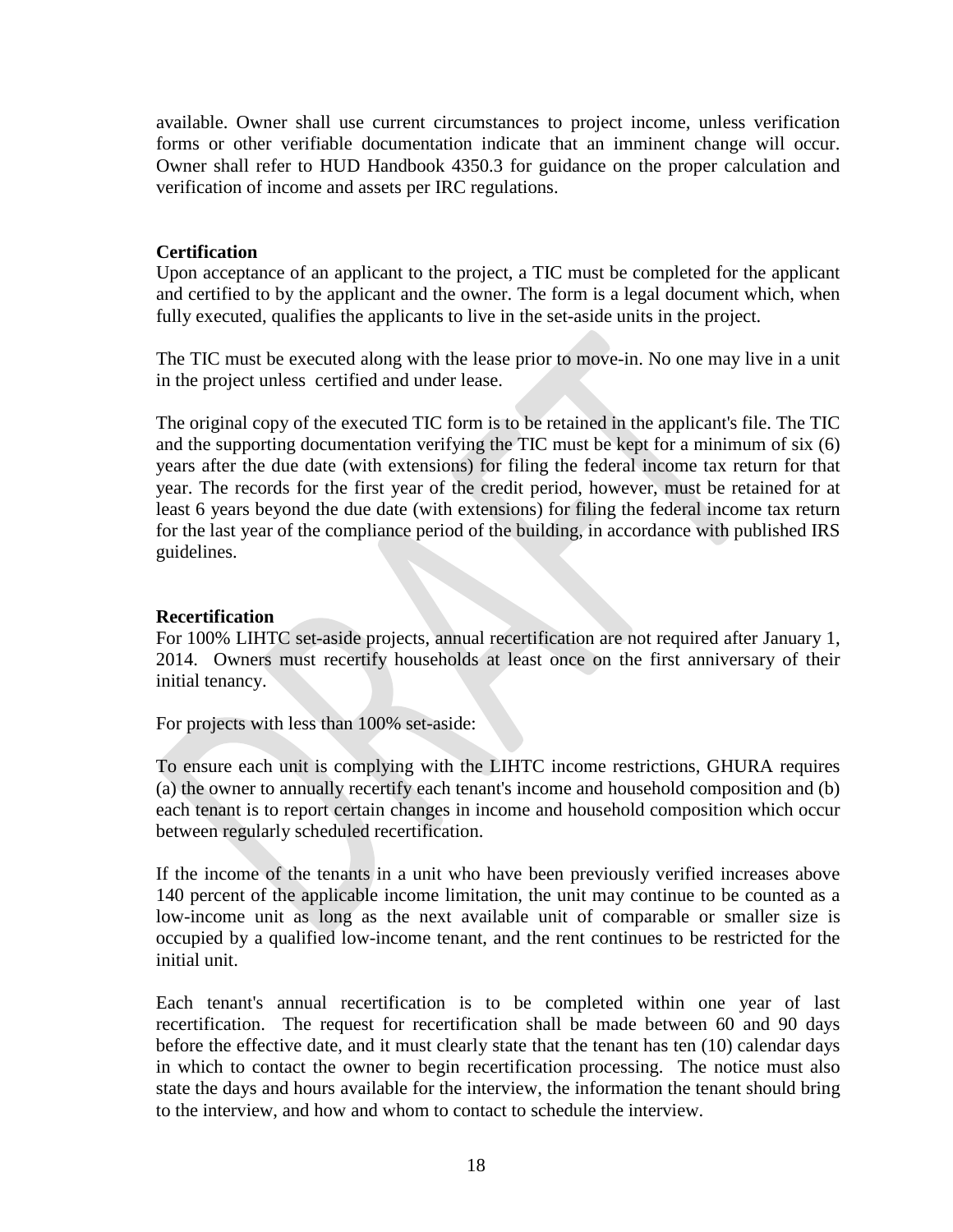Upon re-verification of the tenant's income, the owner shall complete a new TIC, which shall be certified to by the owner or owner's designee.

# **Past-Due Recertification**

A recertification is considered past due if the TIC form for the tenant is not certified by tenant and owner within twelve months of the last recertification.

# D. Rent Restrictions

Projects receiving Low-Income Housing Tax Credits after January 1, 1990 must comply with the following procedures:

- Units in the project must be rent-restricted to 30% of the imputed income limitations for each unit, based upon HUD area median incomes and size of units. Rents are imputed by bedroom size in the following manner: a unit which does not have a separate bedroom - 1 individual; and a unit with 1 or more separate bedrooms - 1.5 individuals per bedroom.
- Gross rent does not include any payment for various rental assistance programs and supportive service assistance as outlined in Section 42 of the Code. Gross rent must include any allowance for utilities.

HUD publishes the area median incomes for each state and territory annually. Updated income limits must be implemented pursuant to IRS Revenue Ruling 94-57, "Taxpayers may rely on a list of income limits released by HUD until 45 days after HUD releases a new list of income limits, or until HUD's effective date for the new list, whichever is later." Rents may be increased accordingly as the area median income increases.

If the income of the tenants in a unit who have been previously verified increases above 140 percent of the applicable income limitation, the unit may continue to be counted as a low-income unit as long as the next unit of comparable or smaller size is occupied by a qualified low-income tenant, and the rent continues to be restricted for the initial unit.

# E. Eviction of Tenants

Once an eligible tenant has been certified and admitted to the project, the tenant may not be displaced solely due to an increase in the tenant's household income beyond the restricted limit.

# F. Audits

The project may be subject to a management audit by GHURA or its Authorized Delegate annually but, at a minimum, once every three years. Notification of an audit shall be given to the owner at least 30 days prior to such audit. The results of the management audit and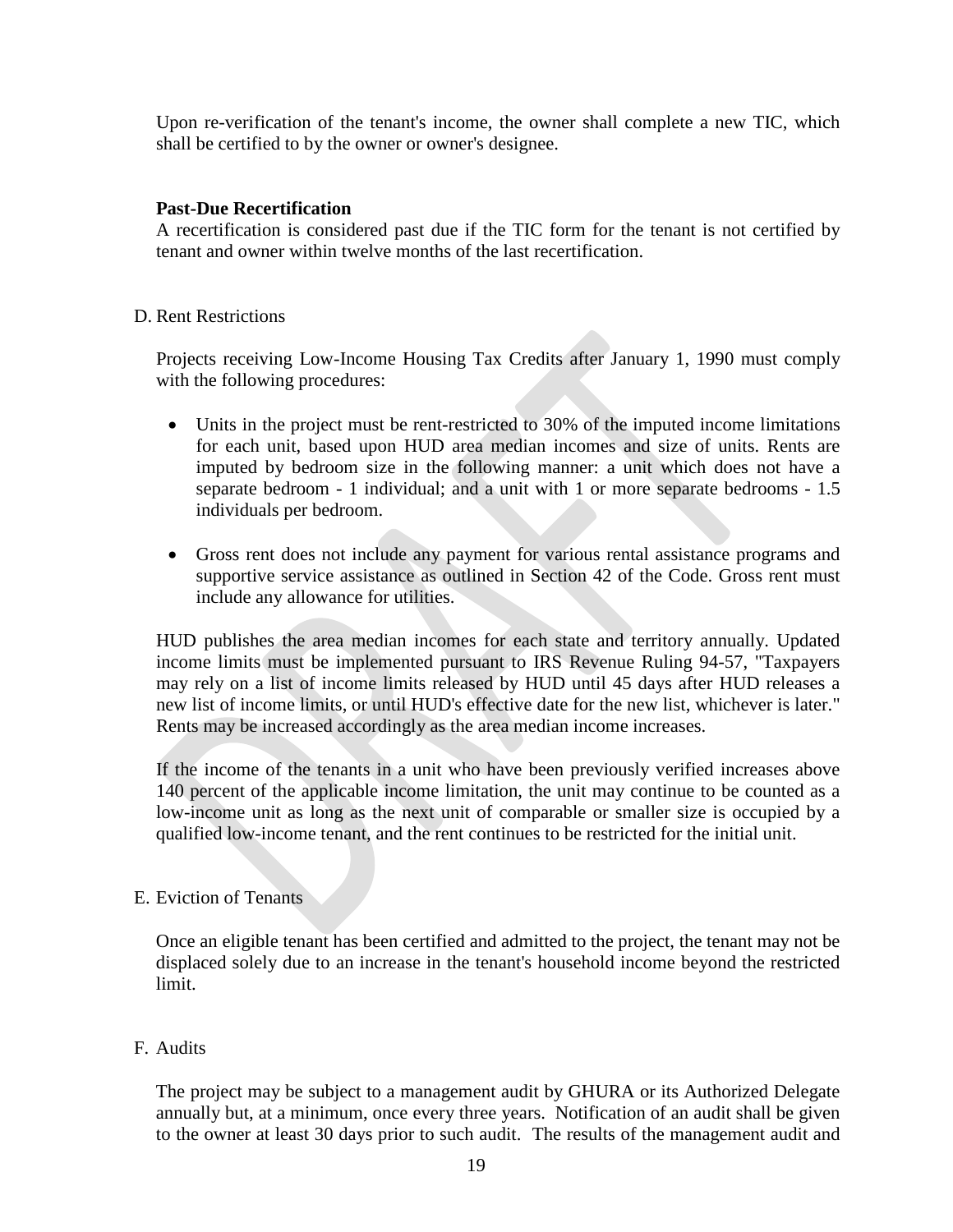the recommendations for corrective action to protect and maintain the project shall be transmitted to the owner within thirty (30) days following the completion of the audit.

The purpose of the audit will be to conduct a physical inspection of the building and/or project, and, for at least 20 percent of the project's low-income units, to inspect the units and review the low-income certifications, documentation supporting the certifications, and rent records for the tenants in those units. The audit may also consist of a review of first year tenant records, a review of the documentation supporting the Annual Report, and any other documentation necessary for GHURA to make a determination as to whether the project is not in compliance with the Code.

When conducting tenant file reviews, GHURA's and its Authorized Delegate's reviews shall include, but not be limited to:

- completed rental application, including certification of assets and disposal of assets, if applicable;
- tenant income certification completed for move-in and current year, including all required signatures and dates;
- income verification(s) completed and documented;
- assets verified in accordance with IRC regulations;
- student eligibility documentation;
- lease and lease addendums completed at move-in;
- utility allowance on file;
- review of first year tenant records which qualified the project initially for tax credits

The owner shall have a period of thirty (30) days in which to respond to the findings of the management audit. GHURA shall review the owner's response to determine the extent to which the issues raised in the management audit letter are addressed. Findings, whether corrected or not, will be reported to the IRS.

See Section 'J. Non-compliance Penalties' for information on notification to the IRS of any non-compliance found in the management audit.

G. Rural Housing Service (RHS) and Tax-exempt Bond Issue Projects

In accordance with the published IRS guidelines on compliance monitoring, an exception may be granted to RHS projects under its section 515 program and buildings or projects of which 50 percent or more of the aggregate basis is financed with the proceeds of taxexempt bonds.

The IRC regulations allow for exception of a building from the inspection requirement if the building is financed by RHS under the section 515 program, the RHS inspects the building [under 7 CFR part 1930(C)], and the RHS and the allocating agency enter into a memorandum of understanding, or other similar arrangement, under which the RHS agrees to notify the allocating agency of the inspection results. Irrespective of the physical inspection standard selected by the allocating agency, a low-income housing project under section 42 of the Internal Revenue Code must continue to satisfy local health, safety and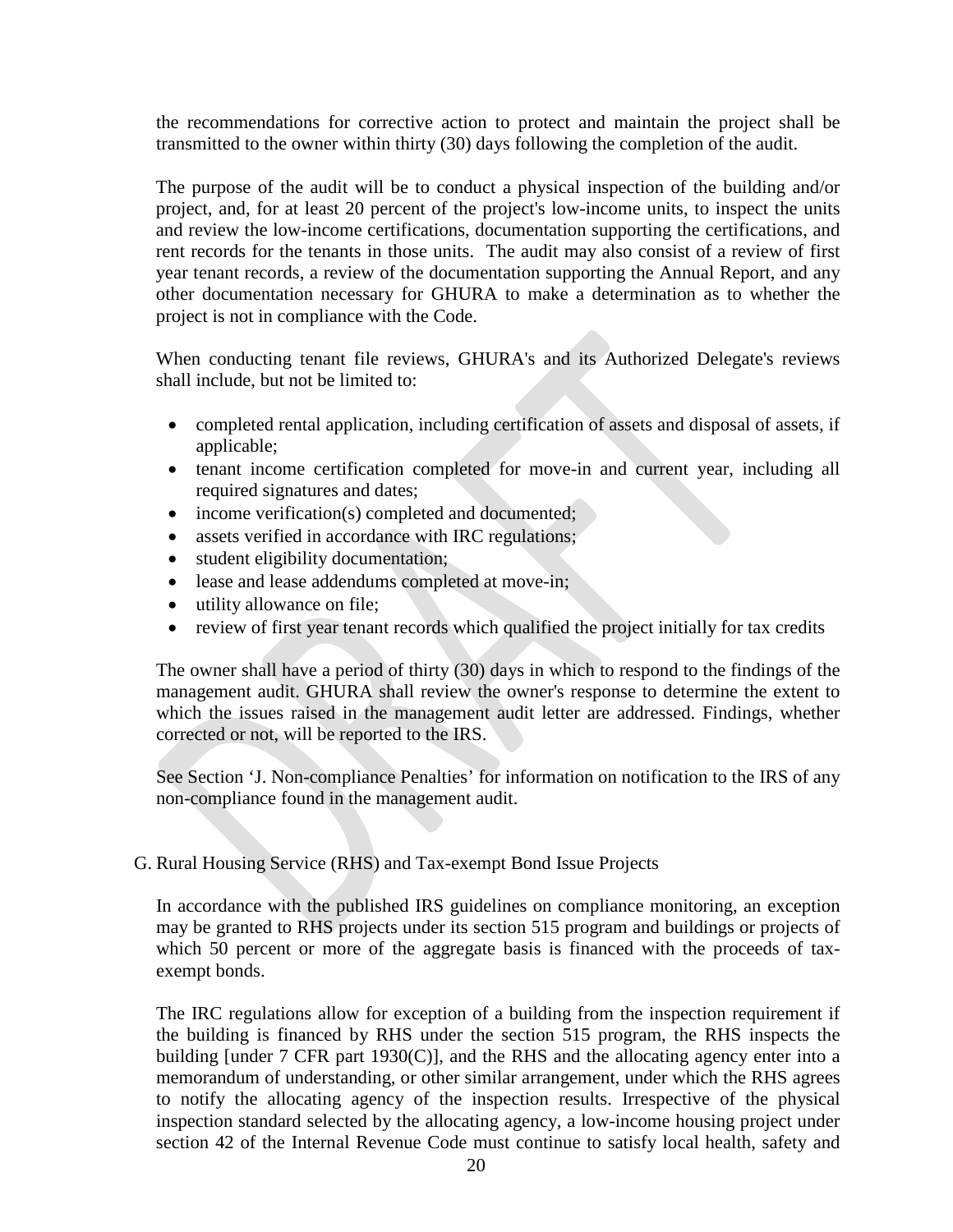building codes. A memorandum of understanding has not been executed between GHURA and RHS.

Annual Reports, QBTS, Compliance Monitoring Status Reports and other reports are still required of RHS projects. Although GHURA has allowed the use of the RD 1944-8, the form does not determine eligibility for specific LIHTC requirements. Owners need to determine whether the TIC will be used or a worksheet will be attached to RD 1944-8 to determine eligibility under the IRC. Management audits will still be conducted as indicated herein.

An owner who for some reason is not able to make any of the required certifications stated on the Annual Report or other requirements must inform the Agency immediately of such inability, as well as explain the reason for said inability.

# H. Reporting Requirements

- a. The LIHTC Annual Report must be submitted annually by February 1 of each year throughout the compliance/extended-use period.
- b. Part II of the IRS Form 8609 must be completed by the owner and submitted with initial Annual Report.
- c. Qualified Basis Tracking Sheets (QBTS) are submitted at a minimum annually with LIHTC Annual Report until all set-asides are established.
- d. Status Reports are submitted annually by owners with Annual Report to document and track the continuance compliance of tax credit units throughout the compliance/extended-use period.

These forms must be sent in to GHURA or its Authorized Delegate at the address shown in Section II.

The Certification of Eligibility and LIHTC forms listed above are available from GHURA. Additionally, GHURA has data regarding HUD area median incomes, maximum rental rates, income verification information and third party verification forms.

I. Fees

A compliance monitoring fee of up to \$200 per unit for all units within each project shall be charged annually for administrative expenses. This fee shall be submitted with the LIHTC Annual Report for each year of the compliance/extended-use period. GHURA reserves the right to adjust fees due to changing circumstances annually each January 1. It will be the responsibility of GHURA to inform the owner of any changes in the annual compliance fee prior to the submission of fees. The compliance monitoring fee will be effective as of the Placed in Service date for the first building.

J. Non-compliance Penalties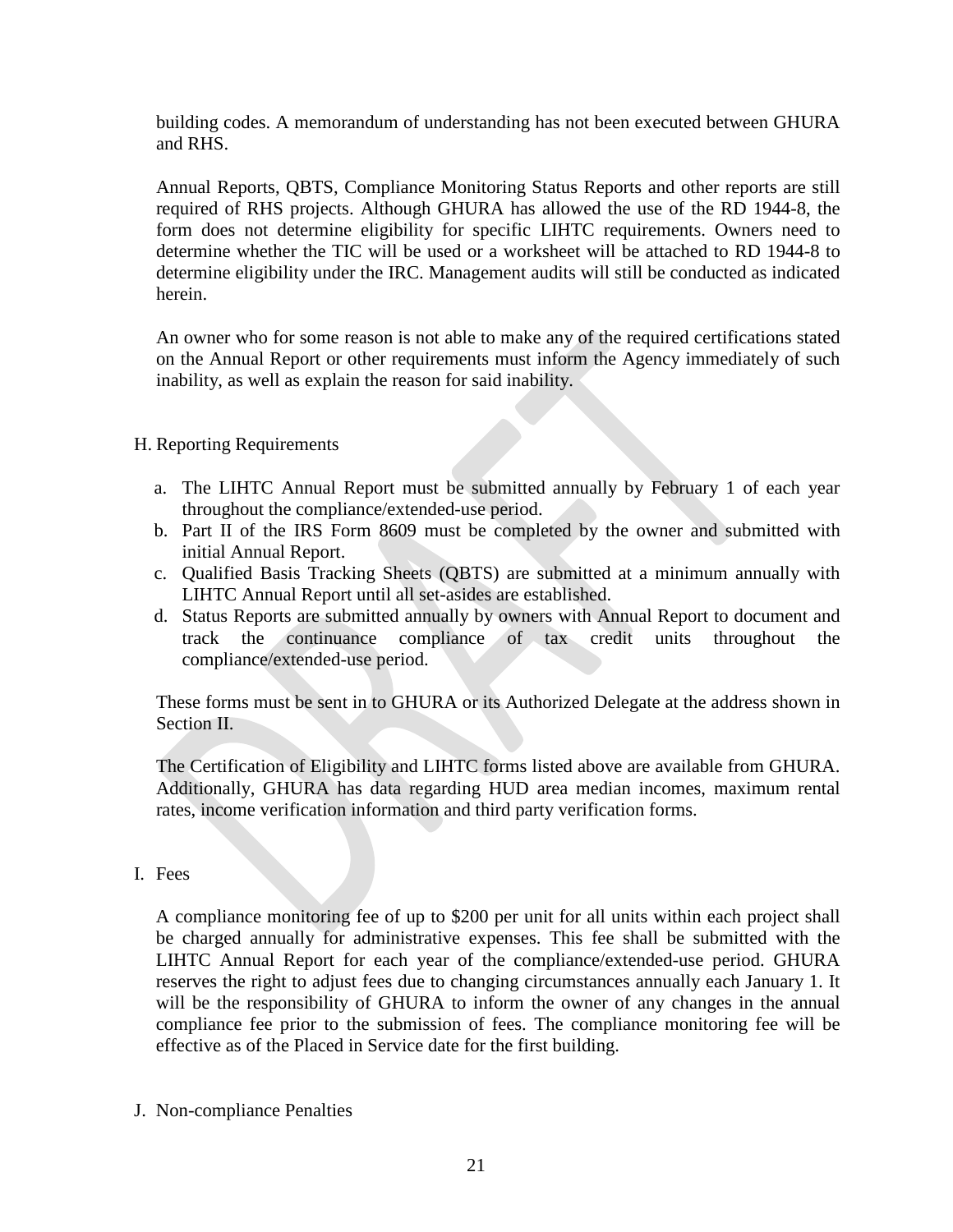The penalty for non-compliance with these procedures is the potential recapture of the credits awarded and interest on the amount recaptured. The Internal Revenue Service shall determine penalties for non-compliance.

Upon determination by GHURA of non-compliance with the LIHTC Program, the owner shall be notified and given thirty (30) days to correct any discovered violations. In accordance with the Internal Revenue Service's published guidelines on compliance monitoring, GHURA will be required to notify the IRS within forty-five (45) days after the end of the thirty day correction period, whether or not the non-compliance is corrected. GHURA will be given the opportunity on the IRS form to indicate whether the owner has corrected the non-compliance. GHURA may extend the correction period, up to a total of six (6) months, if it is determined by GHURA that good cause exists for granting such an extension. In such case, the IRS will not be notified until the end of the extended correction period.

#### K. Additional Use Period

After the initial 15-year compliance period of the Extended Use Period ("Additional Use Period"), GHURA is no longer required to report instances of non-compliance to the IRS. The Compliance during the Additional Use Period ("AU Compliance Policy") will concentrate on enforcing the requirements of the LIHTC program through the term of the Declaration of Restrictive Covenants for Low Income Housing Credit recorded on the property. The AU Compliance Policy is largely based on the procedures of the initial compliance period. Unless noted below, the policy and procedure for compliance during the initial compliance period shall continue to apply to the additional use period.

#### **Effective Date**

The AU Compliance Policy shall be effective on the first day after the expiration of the initial 15 year compliance period for the last building placed in service in the project. Generally, the additional use compliance period will begin on January 1 of the year after the expiration of the initial 15 year compliance period of the last building placed in service and be in effect until the end of the additional use period.

#### **Income and Rent Set Aside**

Owners are subject to the Section 42 occupancy and rent restrictions required in the Declaration of Land Use Restrictive Covenants for Low-Income Housing Credits.

#### **Student Households**

The IRC student rule no longer applies during the additional use period. However, as the GHURA wants to ensure that properties in the additional use period are not used as dormitory housing, a modified student eligibility requirement will be enforced. During the additional use period, a household comprised entirely of full time students will qualify as long as at least one member of the household is an independent student or is a student in grades Kindergarten through 12 (including home schooled minors studying course material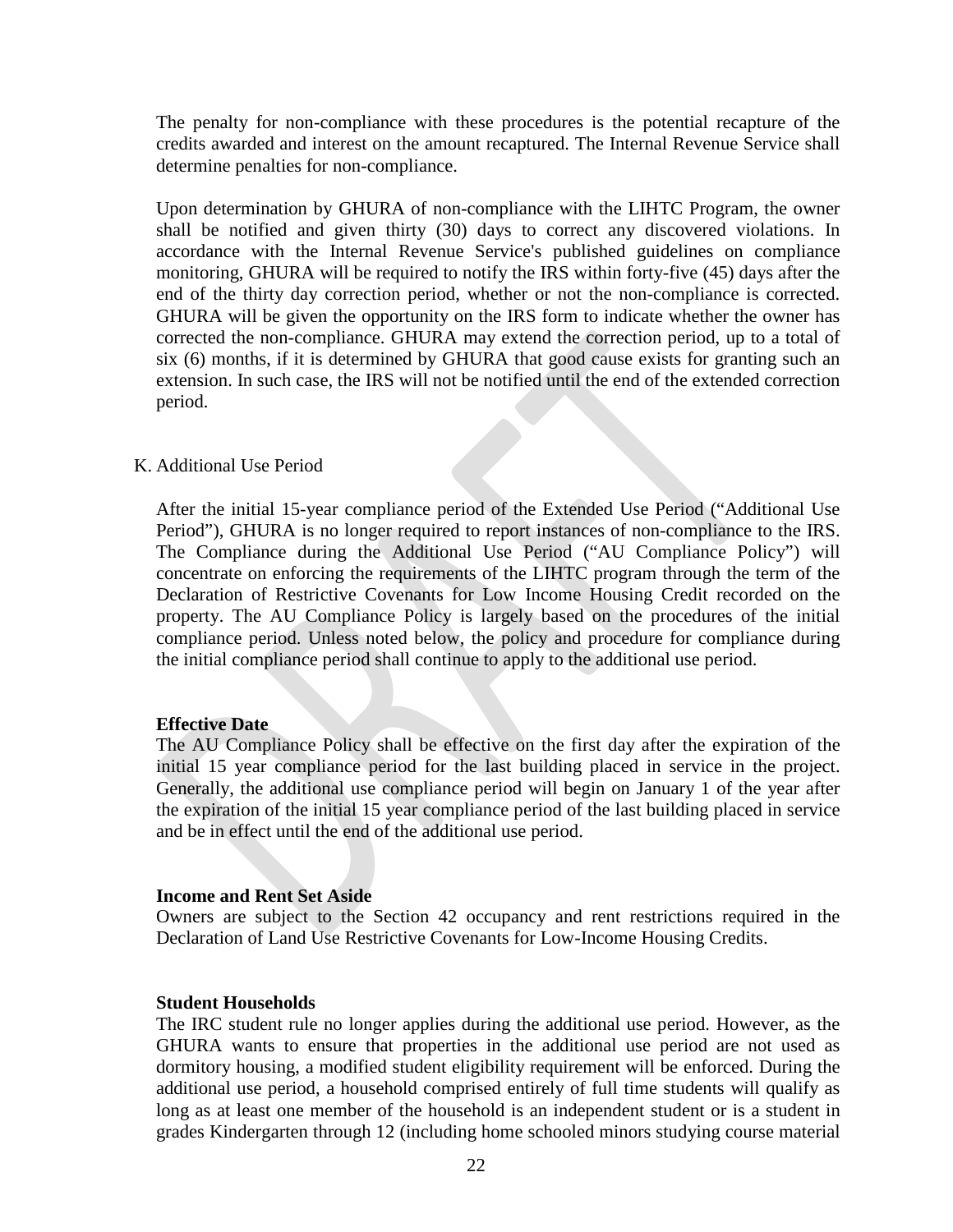within these grades). An independent student is defined as one who is not claimed as a dependent on his/her parent's tax return (proof required).

# **Available Unit Rule / 140% Rule**

For projects which include market rate units, the Available Unit Rule and the 140% Rule do not apply during the additional use period. The percentage of tax credit units as specified in the Declaration of Restrictive Covenants for Low Income Housing Credits must be maintained throughout the additional use period.

# **Certification and Recertification**

Certification of tenants at the time of move-in shall be required during the additional use period according to the same procedure as the compliance period. Recertification of tenants will not be required during the additional use period. However, if any adults are added to the household, then the household must be re-certified.

# **Unit Transfers**

During the additional use period, unit transfers are allowed without a new income qualification. Documentation of all unit transfers that occur shall be submitted as part of the Reporting Requirements.

# **Reporting Requirements**

- a. The **LIHTC Annual Report** must be submitted annually by February 1 of each year throughout the **additional**-use period.
- b. **Status Reports** are submitted annually by owners with the Annual Report to document and track **the** continuing compliance of tax credit units throughout the additional-use period.

# **Site Audits**

Commencing within three years after the expiration of the Compliance Period, site audits for projects may be conducted at least once every **five** years. Projects that have substantial outstanding non-compliance beyond the correction period based on the findings of the most recent site audit may be subject to more frequent site audits.

# **Owner Inspection**

Owners shall conduct an annual physical inspection of each unit and common areas in the project.

# **Correction Period and Non-compliance Penalties**

Upon determination by the GHURA of non-compliance with the LIHTC Program during the additional use period, the owner shall be notified and given thirty (30) days to correct any discovered violations. The GHURA may extend the correction period on a case-by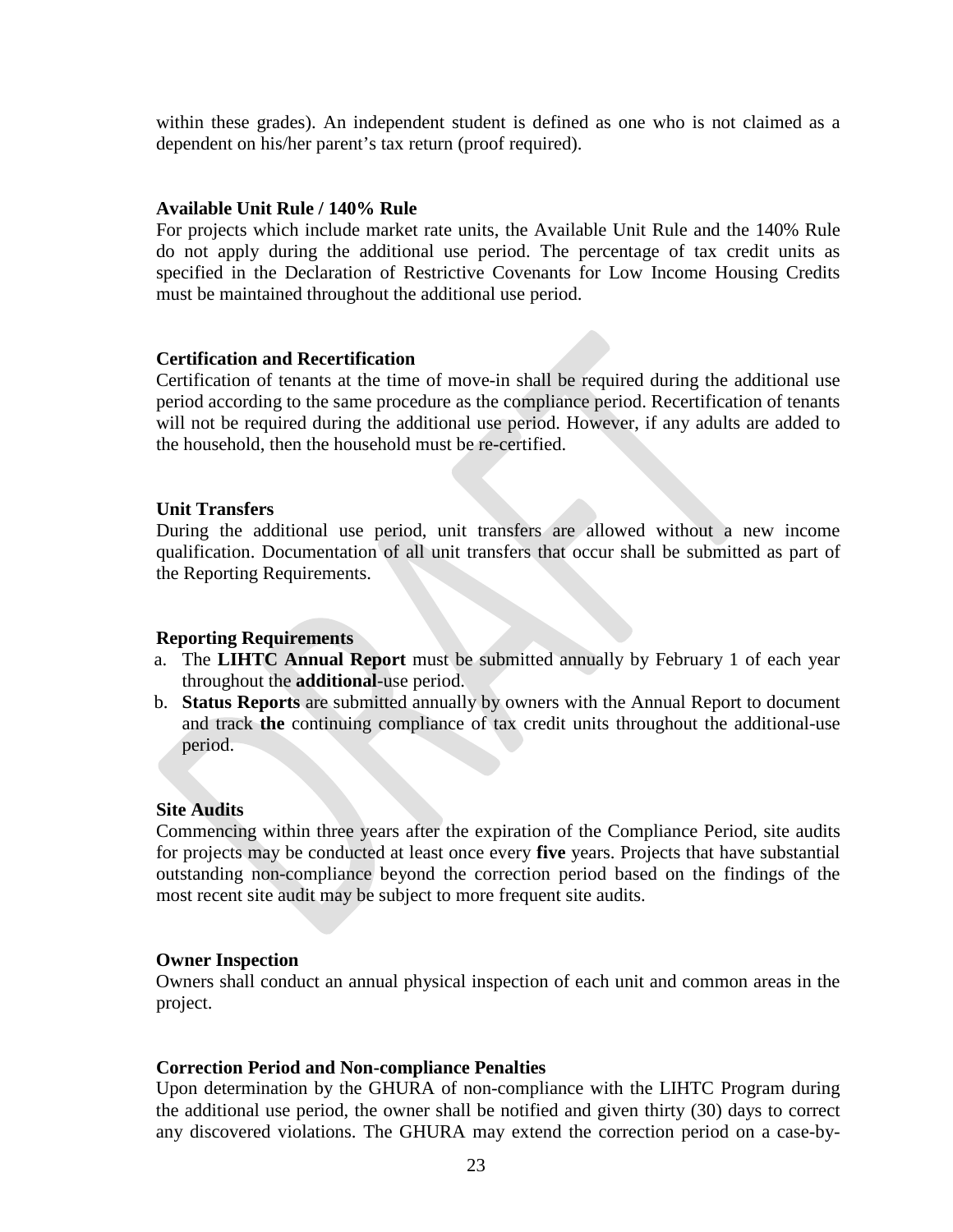case basis, up to a total of six (6) months, if it is determined by the GHURA that good cause exists for granting such an extension. Owners may request the GHURA to review all outstanding non-compliance issues for a property once per calendar year after the initial correction period. Any owner and constituent entities involved in management and ownership of a project with an unresolved finding of non-compliance beyond the initial correction period may be deemed to be Not in Good Standing by the GHURA Finance Department. Owners must clear all outstanding non-compliance issues to be deemed in Good Standing with the GHURA.

# VIII. **Appeal**

All appeals shall be resolved in accordance with the GHURA's Appeals and Process Procedure, copies of which are maintained at the GHURA's office.

# IX. **Other**

High Cost Area Designation Newly constructed buildings located outside of designated Difficult to Develop Areas or Qualified Census Tracts qualify as a high cost area. The additional LIHTC available from the "basis boost" will be used to offset the high cost of construction and land throughout the island.